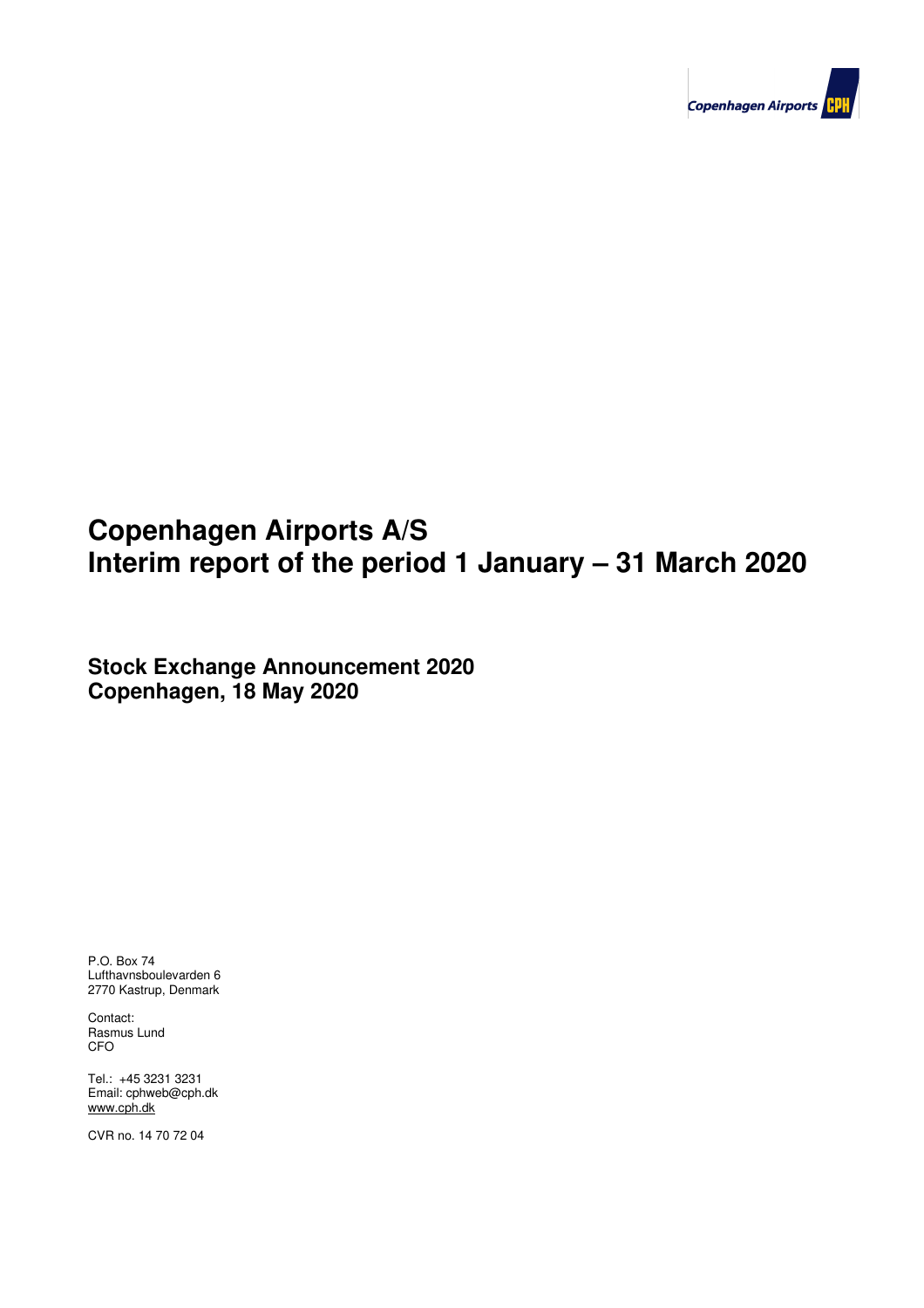### **Contents**

| INTERIM REPORT OF COPENHAGEN AIRPORTS A/S (CPH) FOR THE PERIOD |  |
|----------------------------------------------------------------|--|
|                                                                |  |
|                                                                |  |
|                                                                |  |
|                                                                |  |
|                                                                |  |
|                                                                |  |
|                                                                |  |
|                                                                |  |
|                                                                |  |
|                                                                |  |
|                                                                |  |
|                                                                |  |
|                                                                |  |
|                                                                |  |
|                                                                |  |
|                                                                |  |
|                                                                |  |
|                                                                |  |
|                                                                |  |
|                                                                |  |

The terms "Copenhagen Airports", "CPH", "the Group" and "the Company" are used synonymously for Copenhagen Airports A/S consolidated with its subsidiaries and associates.

The term "Copenhagen Airport" is used to refer to the airport at Copenhagen, Kastrup, owned by Copenhagen Airports A/S.

The term "YTD" is used to refer to year-to-date figures, and the term "FY" is used to refer to full-year figures.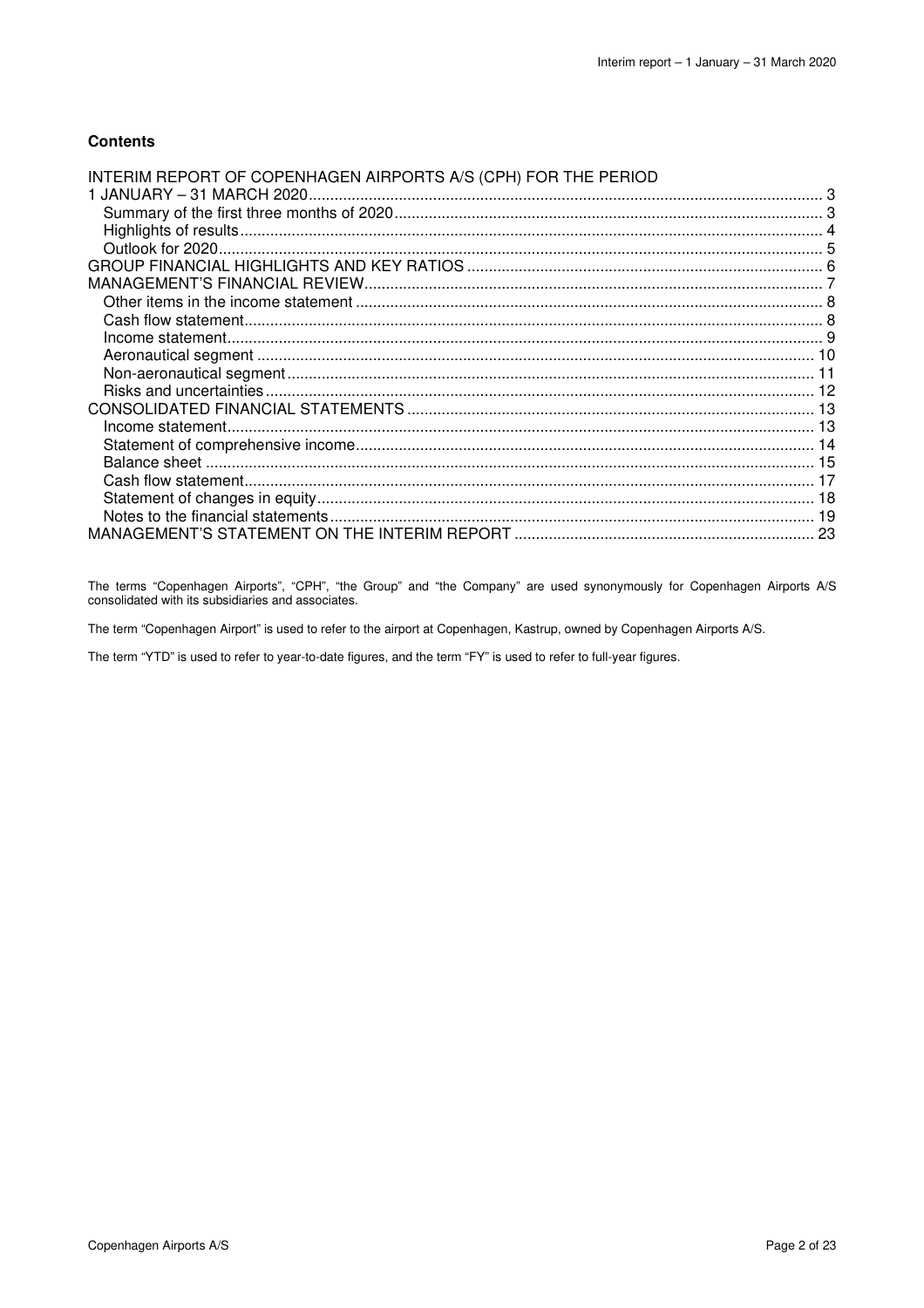### **INTERIM REPORT OF COPENHAGEN AIRPORTS A/S (CPH) FOR THE PERIOD 1 JANUARY – 31 MARCH 2020**

The Board of Directors has today approved the interim report for the period 1 January – 31 March 2020.

### **SUMMARY OF THE FIRST THREE MONTHS OF 2020**

The coronavirus pandemic and its societal and economic consequences have evolved into a global economic crisis that has dramatically impacted the aviation industry. Many airlines and businesses involved in aviation are in a battle for survival. Before the pandemic, some 83,000 travellers passed through Copenhagen Airport on a daily basis. Today, that number is less than 900. The aviation crisis has a severe impact on Denmark, as the country relies on international connectivity, tourism and trade with the rest of the world.

As the spread of coronavirus continued and national borders across the world were closed in February and March, air traffic ground to a virtual halt during the last few weeks of the first quarter.

The standstill in March was so abrupt that CPH is reporting historically poor quarterly results despite near normal operations in January and February. Profit before tax, excluding one-off items, occurring in the first quarter was DKK 79.4 million (Q1 2019: DKK 258.4 million). That is a reduction of 69.3% compared to last year. Revenue amounted to DKK 764.3 million (2019: DKK 971.8 million), 21.4% lower year-on-year.

With virtually no air traffic during the months of April and May and the extensive uncertainty as to when the world will reopen, CPH is unable to provide guidance for the near future. However, 2020 will be a challenging and difficult year for the aviation industry.

### **Substantial cost and investment cuts**

CPH is currently rolling out a comprehensive plan intended to preserve cash by reducing operating costs and postpone investments otherwise planned for the rest of 2020 for up to DKK 1.0 billion and to identify possible cuts and consequences for 2021.

Being categorised as critical infrastructure, the airport has an obligation to remain in operation even if that implies large daily operating losses. To address that situation, CPH has established substantial credit facilities to ensure CPH remains in operation during the upcoming period.

In addition, CPH is making use of the Danish government's financial support packages. Effective from the second quarter, CPH will receive compensation for about one third of its current wage and salary costs through the Wage and salary costs compensation scheme. As a result, CPH has so far avoided redundancies. Instead, 2,200 of its 2,600 employees have been temporarily furloughed in a rotation scheme. Fulfilling the ambition of avoiding redundancies during the coronavirus crisis will depend on the depth and duration of the crisis as well as on the support measures provided by the government.

It is a condition, that CPH has no capital outflow, including dividends, or share buyback, in the financial year 2020 and 2021, to receive compensation of more than DKK 60 million for fixed costs.

In terms of liquidity, CPH is well prepared for the coming period. In May 2020, CPH entered a 2-year facilities agreement totalling DKK 6.0 billion with a club of banks. The new facility is a combination of a 2-year term loan of DKK 2.0 billion and a 2-year credit facility of DKK 4.0 billion. Simultaneously, CPH entered into waiver agreements with existing lenders, providing CPH relief form certain loan covenants until and including Q1 2021. The new facility and the waiver agreements ensures that CPH will continue to be able to meet its financial and investment commitments.

### **CPH creates jobs and welfare**

Copenhagen Airport is home to some 1,000 companies and airlines that combined employ about 22,000 people within areas spanning from handling aircraft, baggage and passengers to catering as well as construction, maintenance and retail and restaurant services. Many of these businesses have had to dismiss staff. Most recently, SAS has announced redundancies of up to 1,700 employees in Denmark and on 20 April, the airline Norwegian announced that it is making redundant more than 600 Danish pilots and cabin crew.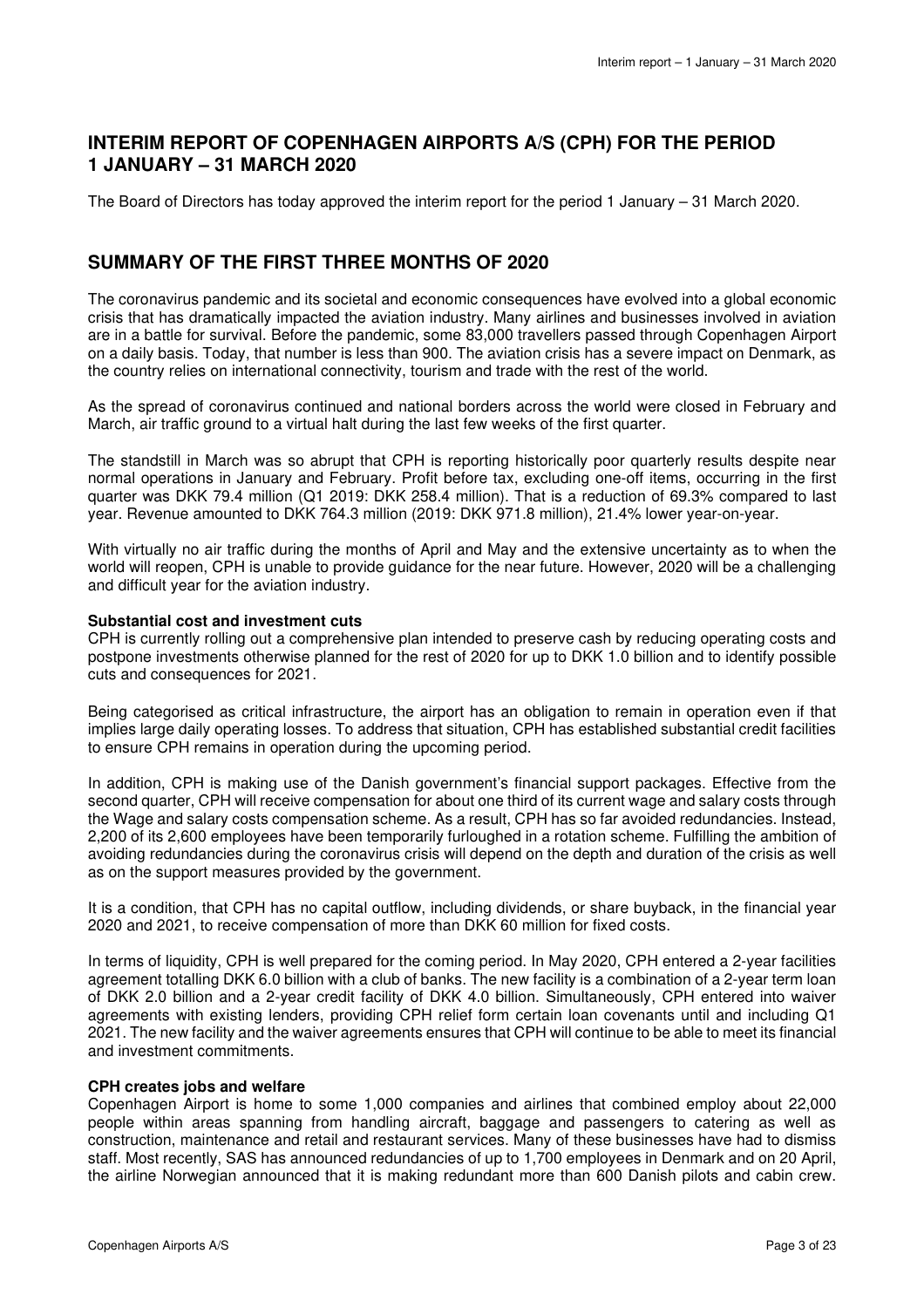Over the years, CPH has worked closely with both SAS and Norwegian on route development. Before the crisis hit, the two airlines accounted for 51% of traffic at Copenhagen Airport.

According to data from Copenhagen Economics, the aviation industry contributes jobs and wealth creation in Denmark worth as much as DKK 100 billion, including DKK 30 billion through Copenhagen Airport alone.

### **Green transition not forgotten**

Despite the crisis, Copenhagen Airport intends to continue seeking to work with our partners, the airlines, the public sector, NGOs and other parties to ensure that aviation of the future will be sustainable, and the entire Danish aviation industry will achieve climate neutrality by 2050.

CPH also intends, until further notice, to continue the climate strategy for Copenhagen Airport and aim for the targets of making its operations carbon-neutral and completely emissions-free by 2030. However, the pace in the crucial green transition will depend on how we get through the crisis. The more economic muscles CPH has, the greater strength CPH can put into the sustainable transition of aviation once the world reopens for trade, travel and air traffic.

### **HIGHLIGHTS OF RESULTS**

- Passenger numbers at Copenhagen Airport was 4.8 million in the first three months of 2020, which was 24.2% fewer than in the same period last year due to the coronavirus crisis. The number of locally departing passengers was 1.9 million (25.3% fewer than last year), and the number of transfer and transit passengers was 0.5 million (26.3% fewer than last year).
- Revenue amounted to DKK 764.3 million (2019: DKK 971.8 million), a 21.4% decline from last year, primarily due to the coronavirus crisis.
- The coronavirus crisis also had a major negative impact on EBITDA. EBITDA, excluding one-off items, amounted to DKK 320.2 million (2019: DKK 509.0 million), which was 37.1% less than last year. EBITDA amounted DKK 313.0 million (2019: DKK 506.8 million), corresponding to a 38.2% decline from last year.
- EBIT, excluding one-off items, was down by 61.5% to DKK 110.8 million (2019: DKK 287.5 million). EBIT fell by 63.7% to DKK 103.6 million (2019: DKK 285.3 million).
- Net financing costs increased by DKK 2.3 million compared to the same period of last year.
- Profit before tax, excluding one-off items, decreased by 69.3% to DKK 79.4 million (2019: DKK 258.4 million). Profit before tax decreased by 71.8% to DKK 72.2 million (2019: DKK 256.2 million).
- Capital investments were DKK 489.1 million in the first three months of 2020 (2019: DKK 549.0 million). Investments in the first quarter included the expansion of Terminal 3, the completion of Pier E, construction of a multi-storey car park, new baggage facilities, IT systems as well as miscellaneous improvement and maintenance work. All investments are now under review as noted above.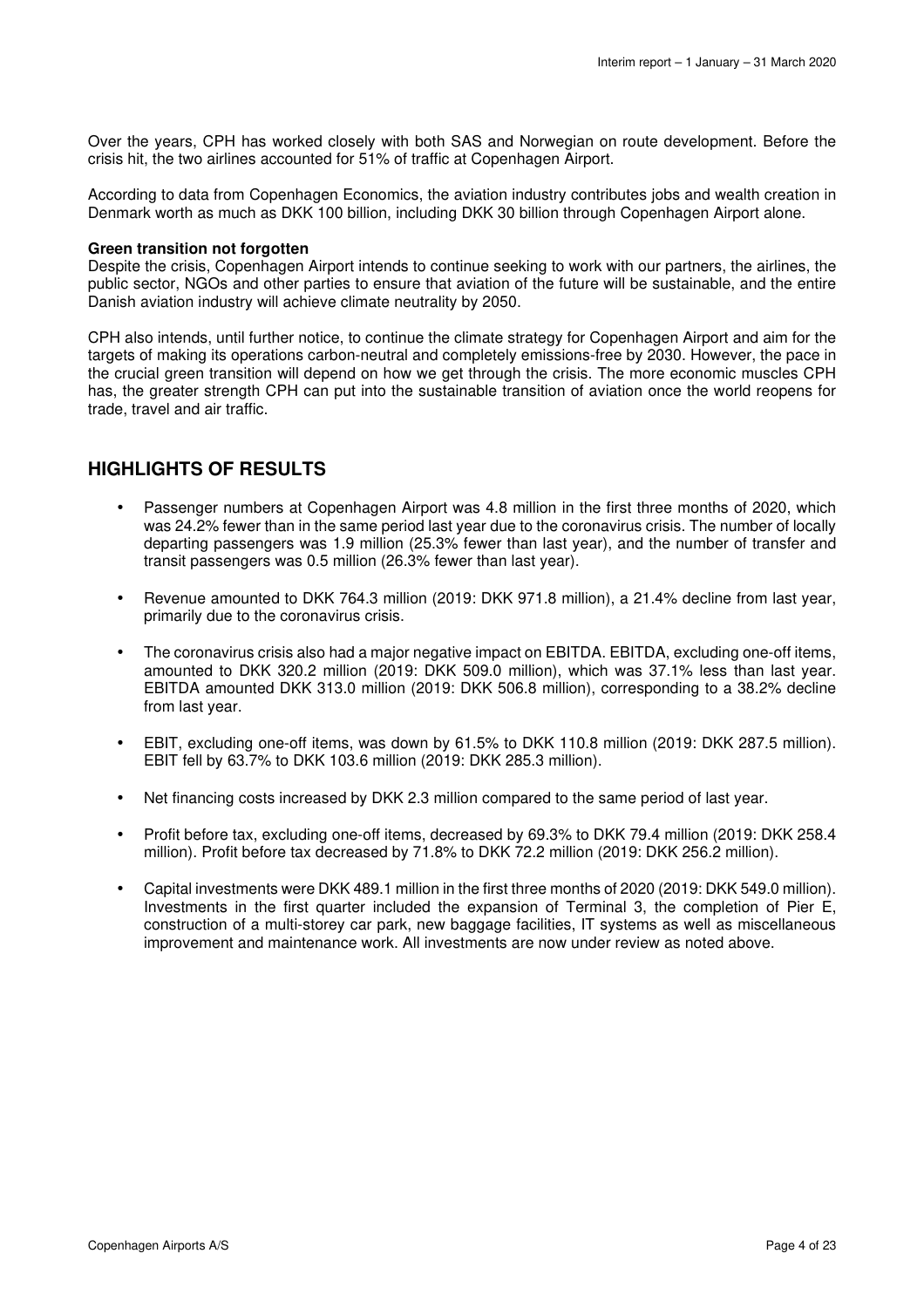### **OUTLOOK FOR 2020**

Global aviation is under significant pressure from among other factors economic uncertainty, climate change and the recent coronavirus outbreak (COVID-19).

The coronavirus outbreak and its social and economic consequences have significantly reduced the number of flights - in terms of both holiday and business travel. Airlines have announced cancellations and have cut back on operations in line with declining demand.

Due to the extensive uncertainty the COVID-19 outbreak has caused for air travel in Denmark and the rest of the world and the ongoing uncertainty about the duration of the situation, it is currently not possible to provide a reasonable assessment of the financial impact caused by the coronavirus. Hence, it is not possible to provide guidance on revenue, profit before tax or total investments. CPH will publish expectations for 2020 and other material new information, when sufficient clarity becomes available.

The above is unchanged from the guidance provided in the publication of CPH's 2019 Annual Report on 3 March 2020.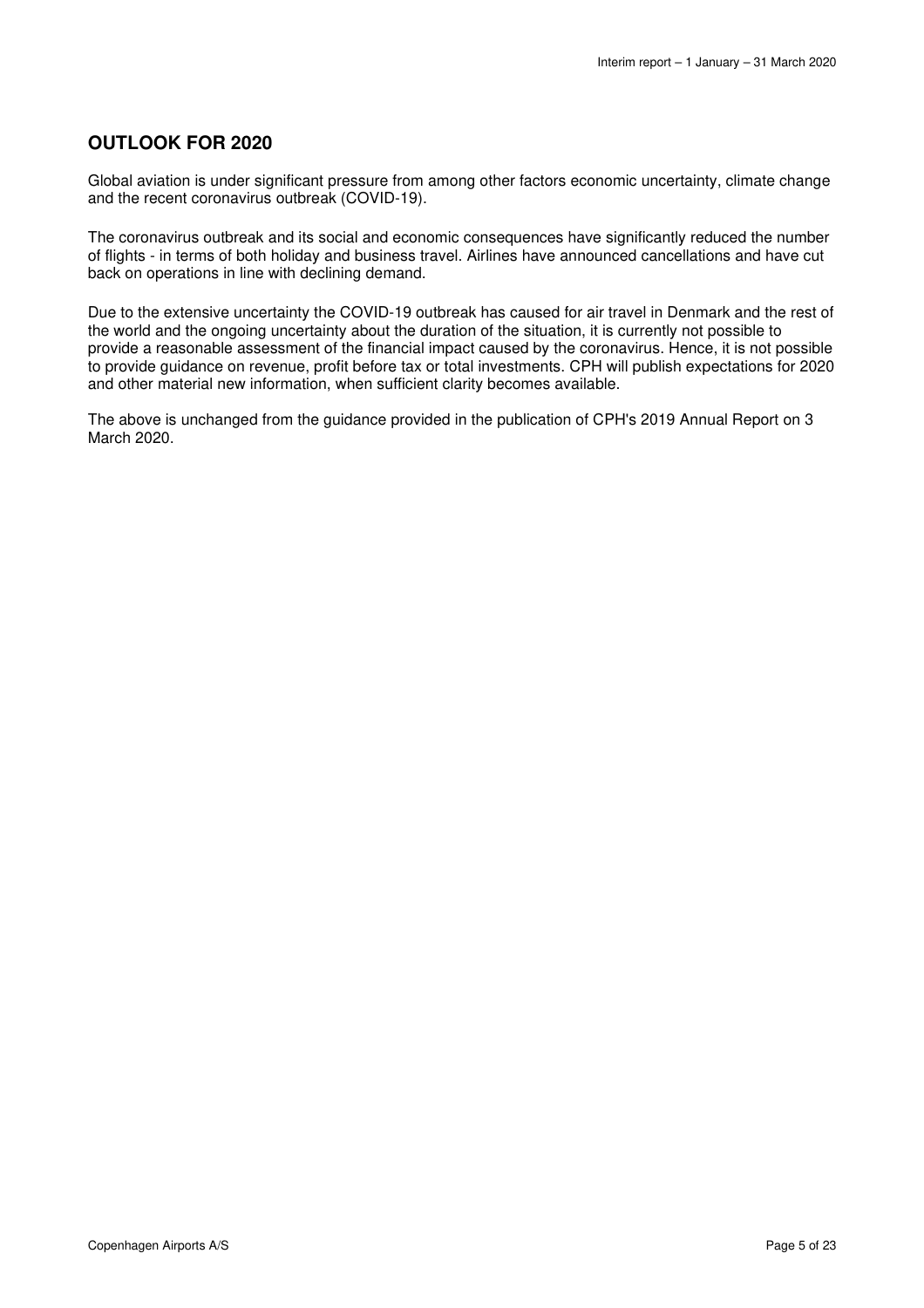# **GROUP FINANCIAL HIGHLIGHTS AND KEY RATIOS**

|                                                 | Q1 2020 | Q1 2019 | 2019     |
|-------------------------------------------------|---------|---------|----------|
| Income statement (DKK million)                  |         |         |          |
| Revenue                                         | 764     | 972     | 4,346    |
| aeronautical revenue                            | 399     | 531     | 2,415    |
| non-aeronautical revenue                        | 365     | 441     | 1,931    |
| <b>EBITDA</b>                                   | 313     | 507     | 2,370    |
| aeronautical EBITDA                             | 43      | 167     | 879      |
| non-aeronautical EBITDA                         | 270     | 340     | 1,491    |
| EBIT                                            | 104     | 285     | 1,432    |
| aeronautical EBIT                               | (121)   | (6)     | 147      |
| non-aeronautical EBIT                           | 225     | 291     | 1,285    |
| Net financing costs                             | 31      | 29      | 139      |
| Profit before tax                               | 72      | 256     | 1,293    |
| Net profit                                      | 56      | 197     | 1,020    |
| Statement of comprehensive income (DKK million) |         |         |          |
| Other comprehensive income                      | 45      | 15      | 68       |
| Comprehensive income                            | 101     | 212     | 1,088    |
| <b>Balance sheet (DKK million)</b>              |         |         |          |
| Property, plant and equipment                   | 13,278  | 12,050  | 12,995   |
| Financial investments                           | 297     | 140     | 197      |
| <b>Total assets</b>                             | 14,348  | 13,207  | 14,147   |
| Equity                                          | 3,360   | 3,298   | 3,259    |
| Interest-bearing debt                           | 8,710   | 7,416   | 8,388    |
| Investment in property, plant and equipment     | 464     | 515     | 2,051    |
| Investment in intangible assets                 | 25      | 34      | 91       |
| Cash flow statement (DKK million)               |         |         |          |
| Cash flow from operating activities             | 195     | 92      | 1,774    |
| Cash flow from investing activities             | (480)   | (413)   | (2, 139) |
| Cash flow from financing activities             | 285     | 183     | 226      |
| Cash at end of period                           | 19      | 21      | 19       |
| <b>Key ratios</b>                               |         |         |          |
| EBITDA margin                                   | 40.9%   | 52.2%   | 54.5%    |
| <b>EBIT</b> margin                              | 13.5%   | 29.4%   | 33.0%    |
| Asset turnover rate                             | 0.22    | 0.30    | 0.33     |
| Return on assets                                | 3.0%    | 8.9%    | 10.7%    |
| Return on equity                                | 6.8%    | 24.7%   | 32.2%    |
| Equity ratio                                    | 23.4%   | 25.0%   | 23.0%    |
| Earnings per DKK 100 share                      | 7.2     | 25.1    | 130.0    |
| Cash earnings per DKK 100 share                 | 33.9    | 53.4    | 249.5    |
| Net asset value per DKK 100 share               | 428.1   | 420.3   | 415.2    |
| NOPAT margin                                    | 23.9%   | 26.7%   | 26.0%    |
| Turnover rate of capital employed               | 0.33    | 0.39    | 0.36     |
| ROCE*                                           | 10.0%   | 13.4%   | 11.9%    |

\* ROCE is calculated based on reported EBIT for the last four quarters.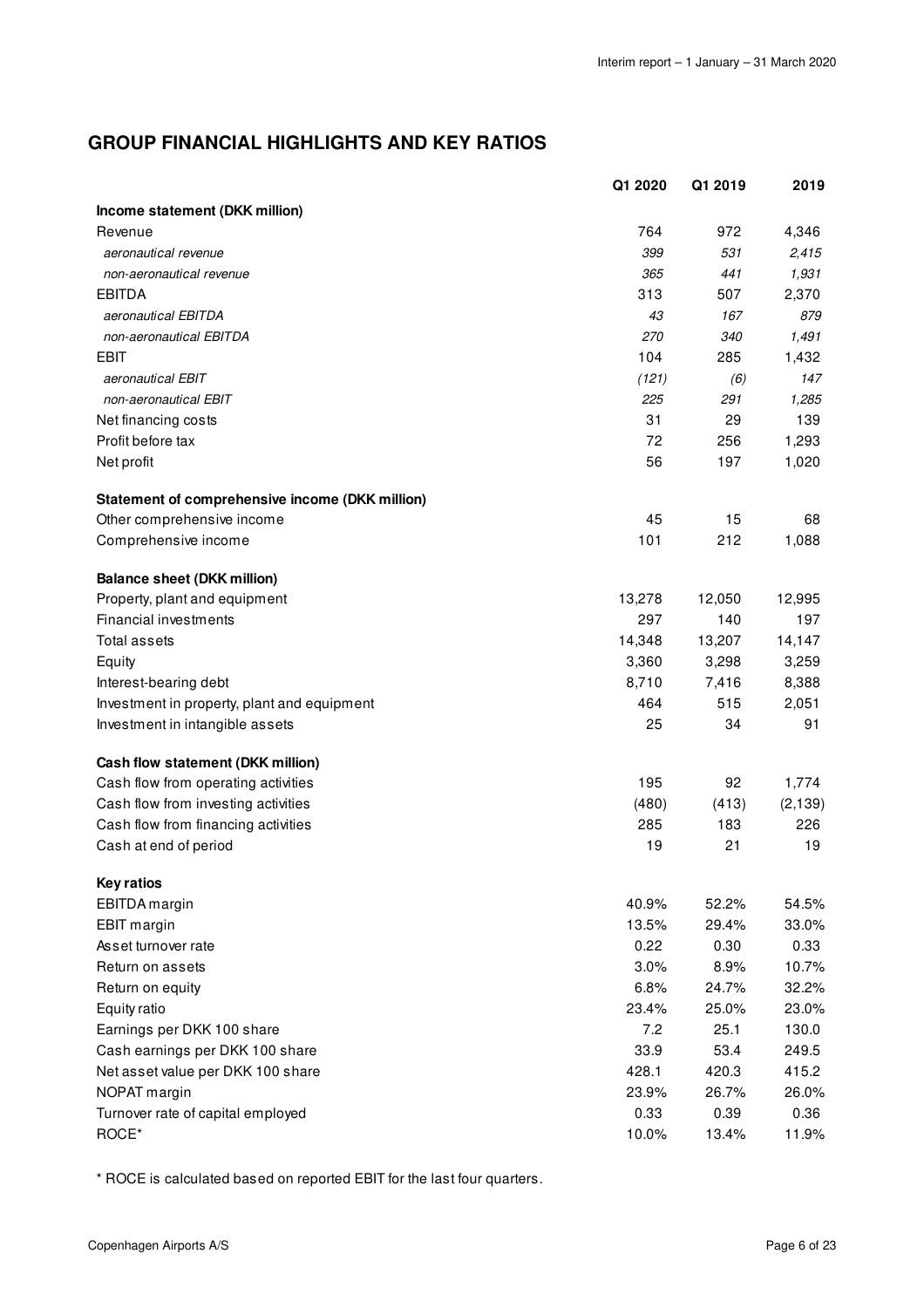### **MANAGEMENT'S FINANCIAL REVIEW**

### **Performance for the first quarter of 2020**

Performance in the first quarter of 2020 was negatively impacted by the coronavirus crisis. Traffic was severely impacted in March. Passenger numbers plunged, affecting traffic revenue as well as shopping centre and parking revenue.

Consolidated profit before tax for the first three months of 2020 was DKK 79.4 million (2019: DKK 258.4 million), excluding one-off items of DKK 7.2 million, which primarily related to restructuring costs.

### **Performance – compared to 2019**

Consolidated revenue for the first three months of 2020 amounted to DKK 764.3 million, a 21.4% decline from the year-earlier period. Aeronautical revenue amounted to DKK 398.9 million, which was 24.9% less than in Q1 2019. The decline was mainly due to the drop in passenger numbers caused by the coronavirus crisis. Non-aeronautical revenue amounted to DKK 365.4 million, which was 17.1% less than in Q1 2019. This was also due to the coronavirus crisis and the derived effects of fewer passengers passing through the airport.

As a consequence of cost adjustments made and the Danish government's support package, net operating costs including depreciation and amortisation were reduced by DKK 30.8 million

relative to last year and amounted to DKK 653.5 million excluding one-off items. Depreciation and amortisation charges were down by DKK 12.1 million due to timing of investments. The effect was partially offset by a DKK 6.7 million increase in staff costs resulting from the annual salary adjustment in 2019 and an increase in headcount of 35 fulltime employees. Other income includes DKK 15 million in compensation from the government's support package. The wage and salary compensation package will only be recognised effective from the second quarter of 2020.

EBITDA, excluding one-off items, amounted to DKK 320.2 million, which was 37.1% less than in Q1 2019. EBITDA fell by 38.2% to DKK 313.0 million.

Net financing costs amounted to DKK 31.4 million, which was DKK 3.2 million more than for the same period of 2019. The increase was due to a decline in capitalised interest on non-current assets.

Profit before tax, excluding one-off items, fell by 69.3% year on year to DKK 79.4 million Profit before tax amounted to DKK 72.2 million.

|                          | Year to date |       |         |            |
|--------------------------|--------------|-------|---------|------------|
| <b>DKK million</b>       | 2020         | 2019  | Ch.     | Ch. %      |
| Revenue                  | 764.3        | 971.8 | (207.5) | $(21.4\%)$ |
| <b>EBITDA</b>            | 313.0        | 506.8 | (193.8) | (38.2%)    |
| EBIT                     | 103.6        | 285.3 | (181.7) | (63.7%)    |
| Net financing costs      | 31.4         | 29.1  | 2.3     | 7.9%       |
| <b>Profit before tax</b> | 72.2         | 256.2 | (184.0) | (71.8%)    |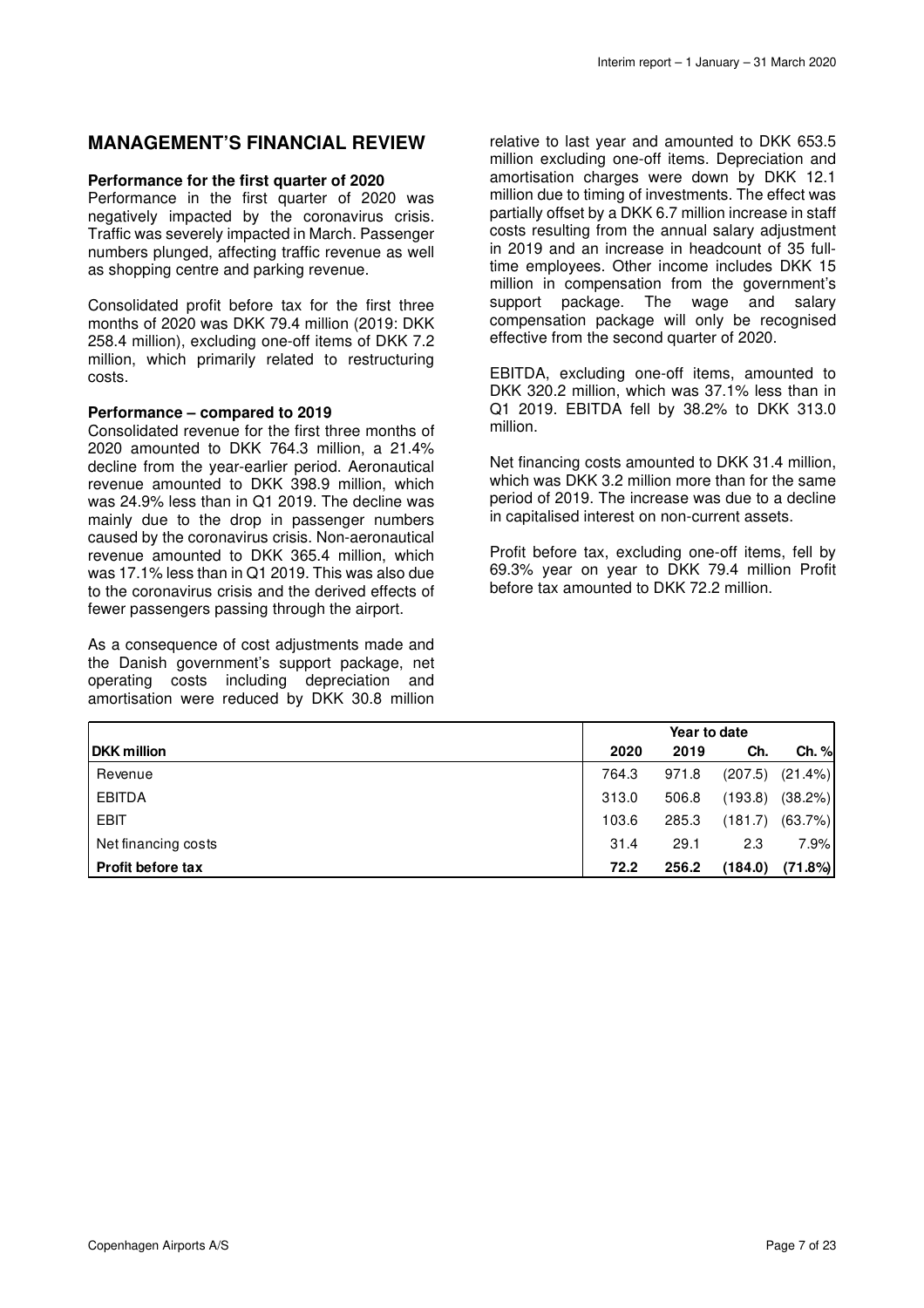### **OTHER ITEMS IN THE INCOME STATEMENT**

### **Net financing costs**

|                          | Year to date |        |       |  |  |
|--------------------------|--------------|--------|-------|--|--|
| DKK million              | 2020         | 2019   | Ch.   |  |  |
| Interest                 | 43.5         | 46.3   | (2.8) |  |  |
| Capitalised              |              |        |       |  |  |
| interest expenses        |              |        |       |  |  |
| regarding assets         |              |        |       |  |  |
| under construction       | (13.7)       | (18.5) | 4.8   |  |  |
| Market value adjustments | (0.6)        | (0.3)  | (0.3) |  |  |
| Other financial costs    | 22           | 1.6    | 0.6   |  |  |
| Total                    | 31.4         | 29.1   | 2.3   |  |  |

Net financing costs increased by DKK 2.3 million compared to Q1 2019 mainly due to a decline in capitalised interest on non-current assets.

Interest expenses decreased by DKK 2.8 million due to a lower average interest rate.

### **Tax on profit for the period**

Tax on profit for the period is recognised on the basis of estimated tax.

### **CASH FLOW STATEMENT**

|                                  | Year to date |         |         |  |  |
|----------------------------------|--------------|---------|---------|--|--|
| <b>DKK</b> million               | 2020         | 2019    | Ch.     |  |  |
| Cash flow from:                  |              |         |         |  |  |
| Operating activities             | 195.4        | 91.9    | 103.5   |  |  |
| Investing activities             | (480.4)      | (413.3) | (67.1)  |  |  |
| Financing activities             | 284.9        | 183.1   | 101.8   |  |  |
| Net cash flow for the period     | (0.1)        | (138.3) | 138.2   |  |  |
| Cash at beginning of year        | 19.2         | 159.1   | (139.9) |  |  |
| Cash at the end of<br>the period | 19.1         | 20.8    |         |  |  |

### **Cash flow from operating activities**

Developments in the cash flow from operating activities were primarily related to lower revenue as a result of the coronavirus crisis, which was offset by lower tax payments.

### **Cash flow from investing activities**

The cash flow from investments in property, plant and equipment and intangible assets in the first three months of 2020 amounted to DKK 480.4 million (Q1 2019: DKK 413.3 million). Major investments in the first three months of 2020 included the expansion of Terminal 3, the completion of Pier E, construction of a multi-storey carpark, new baggage facilities, IT systems and miscellaneous improvement and maintenance work.

### **Cash flow from financing activities**

The cash flow from financing activities primarily related to net drawdowns on credit facilities, totalling DKK 400.0 million This was partly offset by the amortisation of loans.

### **Cash and cash equivalents**

CPH had cash and cash equivalents of DKK 19.1 million) at 31 March 2020 (31 March 2019: DKK 20.8 million.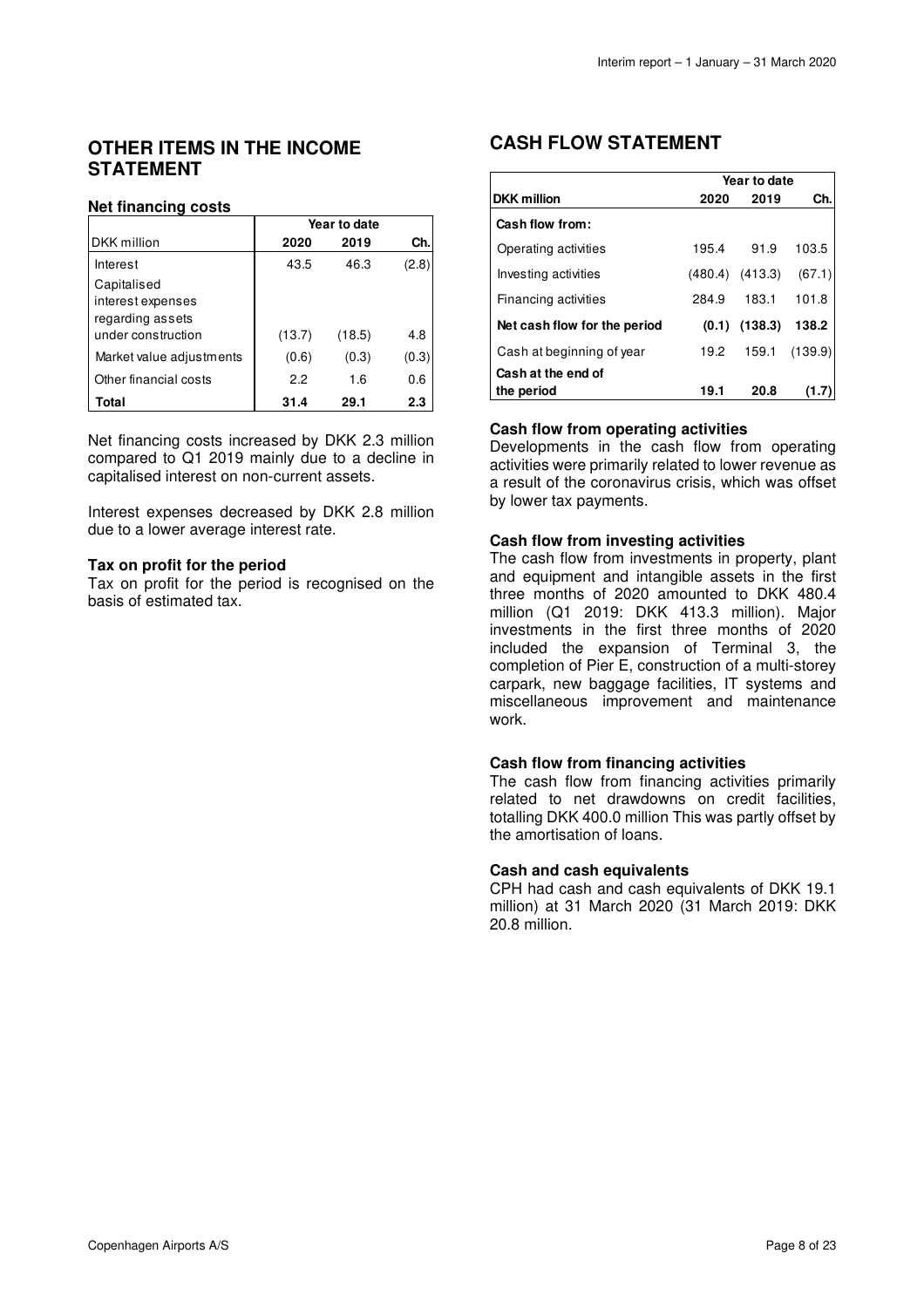# **INCOME STATEMENT**

| 1 January - 31 March 2020      |                   |               |                          |
|--------------------------------|-------------------|---------------|--------------------------|
|                                | Including one-off | One-off items | <b>Excluding one-off</b> |
|                                | items             |               | items                    |
| <b>DKK</b> million             |                   |               |                          |
| Revenue                        | 764.3             |               | 764.3                    |
| Other income                   | 15.2              |               | 15.2                     |
| External costs                 | 115.9             | (0.8)         | 115.1                    |
| Staff costs                    | 350.6             | (6.4)         | 344.2                    |
| <b>EBITDA</b>                  | 313.0             | 7.2           | 320.2                    |
| Amortisation and depreciation  | 209.4             |               | 209.4                    |
| Profit before interest and tax | 103.6             | 7.2           | 110.8                    |
| Net financing costs            | 31.4              |               | 31.4                     |
| <b>Profit before tax</b>       | 72.2              | 7.2           | 79.4                     |
| Tax on profit for the period   | 15.9              | 1.6           | 17.5                     |
| Net profit for the period      | 56.3              | 5.6           | 61.9                     |

| 1 January - 31 March 2019      |                            |               |                                   |
|--------------------------------|----------------------------|---------------|-----------------------------------|
|                                | Including one-off<br>items | One-off items | <b>Excluding one-off</b><br>items |
| <b>DKK</b> million             |                            |               |                                   |
| Revenue                        | 971.8                      |               | 971.8                             |
| External costs                 | 125.8                      | (0.5)         | 125.3                             |
| Staff costs                    | 339.2                      | (1.7)         | 337.5                             |
| <b>EBITDA</b>                  | 506.8                      | 2.2           | 509.0                             |
| Amortisation and depreciation  | 221.5                      |               | 221.5                             |
| Profit before interest and tax | 285.3                      | 2.2           | 287.5                             |
| Net financing costs            | 29.1                       |               | 29.1                              |
| <b>Profit before tax</b>       | 256.2                      | 2.2           | 258.4                             |
| Tax on profit for the period   | 58.9                       | 0.5           | 59.4                              |
| Net profit for the period      | 197.3                      | 1.7           | 199.0                             |

### **Segment reporting**

CPH has chosen to review its operating and financial performance for the period based on its segment breakdown.

CPH's income statement, statement of comprehensive income, balance sheet, cash flow statement, statement of changes in equity and notes to the financial statements for the period 1 January – 31 March 2020 are provided in pages 13-22.

### **Segment revenue and profit**

| Year to date       | Revenue |       |         |            |         | <b>Profit before interest and tax</b> |         |            |
|--------------------|---------|-------|---------|------------|---------|---------------------------------------|---------|------------|
| <b>DKK million</b> | 2020    | 2019  | Ch.     | Ch. %      | 2020    | 2019                                  | Ch.     | Ch. %      |
| Aeronautical       | 398.9   | 531.1 | (132.2) | $(24.9\%)$ | (121.0) | (5.6)                                 | (115.4) |            |
| Non-aeronautical   | 365.4   | 440.7 | (75.3)  | $(17.1\%)$ | 224.6   | 290.9                                 | (66.3)  | $(22.8\%)$ |
| Total              | 764.3   | 971.8 | (207.5) | $(21.4\%)$ | 103.6   | 285.3                                 | (181.7) | (63.7%)    |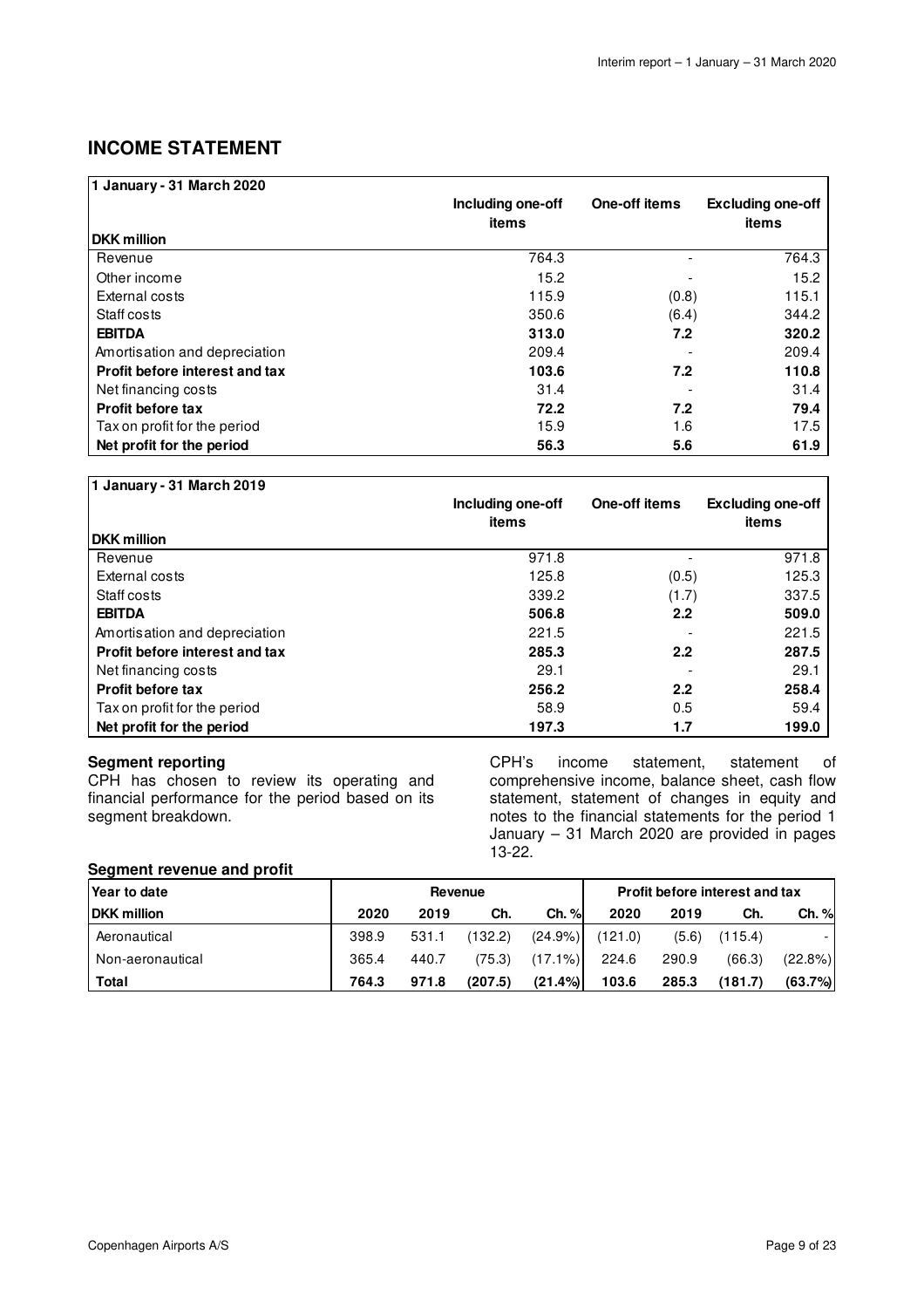# **AERONAUTICAL SEGMENT**

|                        |          | FY      |         |            |         |
|------------------------|----------|---------|---------|------------|---------|
| IDKK million           | 2020     | 2019    | Ch.     | $Ch. \%$   | 2019    |
| Revenue                | 398.9    | 531.1   | (132.2) | $(24.9\%)$ | 2,415.2 |
| Profit before interest | (121.0)  | (5.6)   | (115.4) |            | 146.8   |
| Segment assets         | 10,062.6 | 9,637.9 | 424.7   | 4.4%       | 9,971.9 |

### **Passengers**

The total number of passengers fell by 24.2% in Q1 2020. Traffic was severely impacted by the coronavirus crisis. The negative developments in air traffic began at the end of February, and as passenger numbers plummeted the crisis really took hold during March.

The total number of passengers at Copenhagen Airport was 4.8 million in the first three months of 2020. There were 1.9 million locally departing passengers (25.3% drop from last year) and 0.5 million transfer passengers (26.3% drop from last year).

Total seat capacity fell by 16.4% in Q1 2020. Passenger-related operations fell by 17.6%. The average cabin factor (load factor) was 60.6% in the first three months of the year, a 10.8% drop from Q1 2019.

Locally departing passengers accounted for 79.9% of all departing passengers, with transfer passengers making up 20.1%

Total number of passengers (arriving and departing) and growth by market in the first three months



For additional comments on traffic performance, please see the most recently released traffic statistics for March 2020.

### **Revenue**

|                        | Year to date |       |         |            |  |  |
|------------------------|--------------|-------|---------|------------|--|--|
| DKK million            | 2020         | 2019  | Ch.     | Ch. %      |  |  |
| Passenger charges      | 169.7        | 242.1 | (72.4)  | $(29.9\%)$ |  |  |
| Security charges       | 96.5         | 130.4 | (33.9)  | $(26.0\%)$ |  |  |
| Handling               | 30.9         | 40.7  | (9.8)   | $(24.1\%)$ |  |  |
| <b>CUTE</b> charges    | 3.7          | 5.4   | (1.7)   | (31.7%)    |  |  |
| Take-off charges       | 85.3         | 100.1 | (14.8)  | (14.7%)    |  |  |
| Aircraft parking, etc. | 12.8         | 12.4  | 0.4     | 3.2%       |  |  |
| Total                  | 398.9        | 531.1 | (132.2) | $(24.9\%)$ |  |  |

The new charges agreement came into effect on 1 April 2019, which involved a restructuring of take-off charges and passenger-related charges. As per the agreement, charges were adjusted at 1 January 2020. Despite the increase in charges, overall aeronautical revenue fell by DKK 132.2 million, or 24.9%, due to the coronavirus crisis and the year-onyear drop in activity it caused from the end of February.

Passenger charges amounted to DKK 169.7 million, a 29.9% decline from last year. Security, handling, and CUTE charges amounted to DKK 131.1 million, for a 25.7% decline from last year.

Take-off charges amounted to DKK 85.3 million, which was a 14.7% drop from the year-earlier period. The change was due to fewer flight operations due to the coronavirus crisis. Passenger-related operations fell by 17.6%, while cargo operations were down by just 1.2% due to an ongoing need for cargo. In addition, the take-off weight for passengerrelated operations was down by 16.0%.

### **Profit before interest (EBIT)**

EBIT decreased by DKK 115.4 million, mainly due to a decrease in revenue caused by the shutdown of Denmark due to the coronavirus. External costs were partially adjusted to match the reduced level of activity.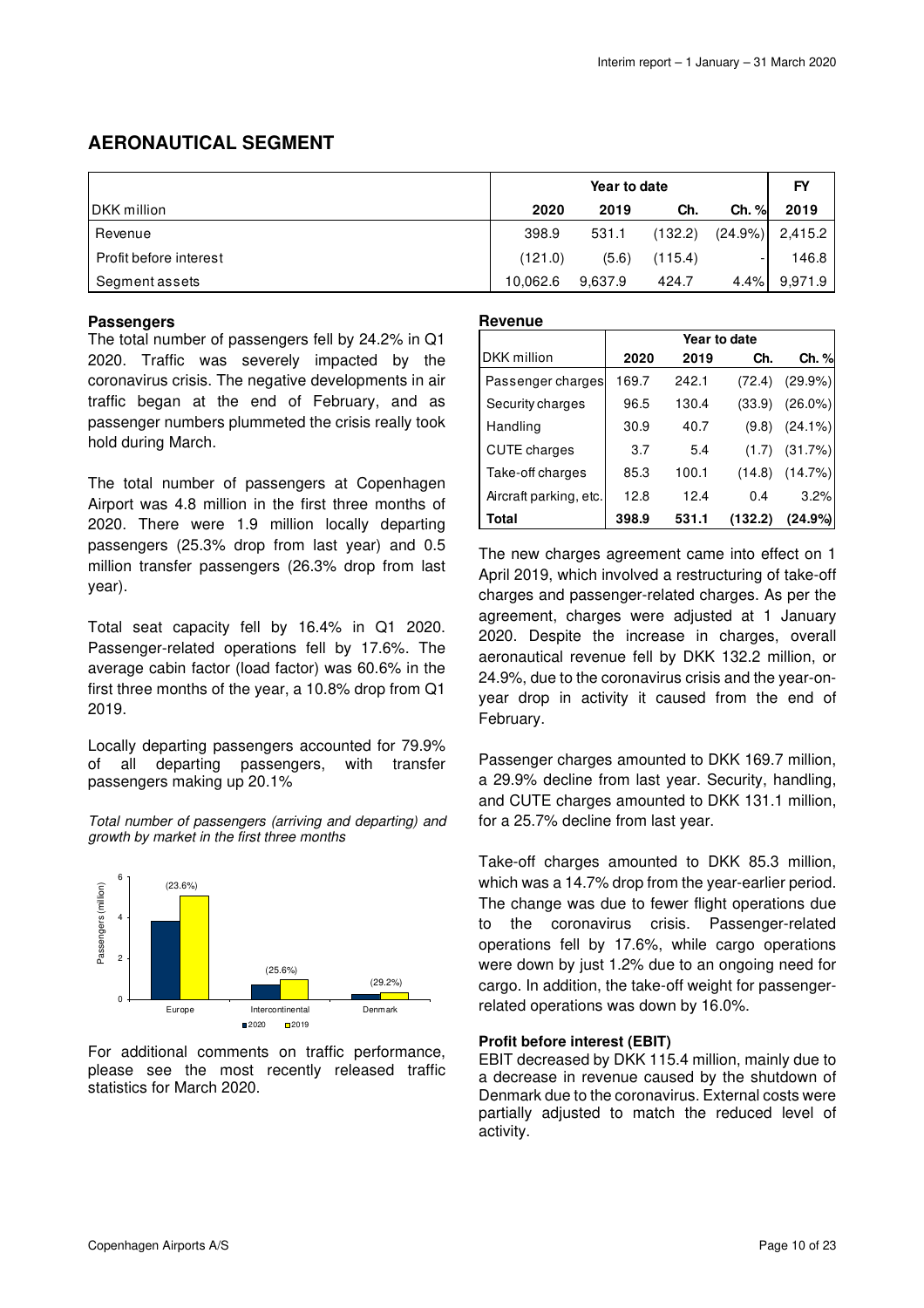### **NON-AERONAUTICAL SEGMENT**

|                        | Year to date |         |        |            | FY      |
|------------------------|--------------|---------|--------|------------|---------|
| <b>IDKK</b> million    | 2020         | 2019    | Ch.    | Ch. %      | 2019    |
| Revenue                | 365.4        | 440.7   | (75.3) | $(17.1\%)$ | 1,930.5 |
| Profit before interest | 224.6        | 290.9   | (66.3) | (22.8%)    | 1,285.2 |
| Segment assets         | 3,968.8      | 3,388.7 | 580.1  | 17.1%      | 3.958.5 |

### **Revenue**

Concession revenue

|                    | Year to date |       |        |            |  |
|--------------------|--------------|-------|--------|------------|--|
| <b>DKK</b> million | 2020         | 2019  | Ch.    | Ch. %      |  |
| Shopping centre    | 159.4        | 207.2 | (47.8) | $(23.1\%)$ |  |
| Parking            | 74.8         | 93.5  | (18.7) | $(20.0\%)$ |  |
| Other revenue      | 11.6         | 13.9  | (2.3)  | (16.7%)    |  |
| Total              | 245.8        | 314.6 | (68.8) | (21.9%     |  |

Concession revenue from the shopping centre amounted to DKK 159.4 million in the first quarter of 2020, corresponding to a 23.1% decline compared to the same period of last year. Due to the coronavirus crisis, CPH has waived a part of the minimum rent for a majority of the concessionaires in the restaurant and convenience segment, banks and specialty shops. The TAX FREE shop also saw its revenue being adversely impacted by the crisis.

Revenue from parking fell by 20.0%, mainly due to a decrease in locally departing passengers.

Other revenue amounted to DKK 11.6 million, which was 16.7% lower than last year, mainly because of a decrease in the number of car rentals and lower advertising.

Generally, all concession, parking and other revenue was impacted by the sharp drop in activity caused by the coronavirus crisis, particularly towards the end of the first quarter.

### Rental income

|                    | Year to date |      |     |       |  |
|--------------------|--------------|------|-----|-------|--|
| DKK million        | 2020         | 2019 | Ch. | Ch. % |  |
| Rent from premises | 32.9         | 31.1 | 1.8 | 5.8%  |  |
| Rent from land     | 12.6         | 12.1 | 0.5 | 3.7%  |  |
| Other rent         | 1.3          | 1.3  |     |       |  |
| Total              | 46.8         | 44.5 | 2.3 | 5.1%  |  |

Income from the leasing of premises and land was up by 5.8% and 3.7% respectively, mainly due to an increase in rent charges on existing leases. Other rental income was on par with 2019.

### Sales of services etc.

|                     |      | Year to date |       |            |  |  |  |
|---------------------|------|--------------|-------|------------|--|--|--|
| <b>IDKK</b> million | 2020 | 2019         | Ch.   | Ch. %      |  |  |  |
| Hotel operation     | 16.0 | 16.5         | (0.5) | $(2.9\%)$  |  |  |  |
| Other               | 56.8 | 65.1         | (8.3) | $(12.8\%)$ |  |  |  |
| Total               | 72.8 | 81.6         | (8.8) | $(10.8\%)$ |  |  |  |

Revenue from the sale of services, etc. decreased by DKK 8.8 million, corresponding to a decrease of 10.8%. This was due to a decline in revenue from PRM driven by lower passenger numbers and a decrease in revenue from energy due to lower activity levels.

### **Profit before interest (EBIT)**

EBIT was down DKK 66.3 million compared to the same period last year, mainly driven by lower revenue as a result of the shutdown of Denmark due to the coronavirus. External costs were partially adjusted to match the reduced level of activity.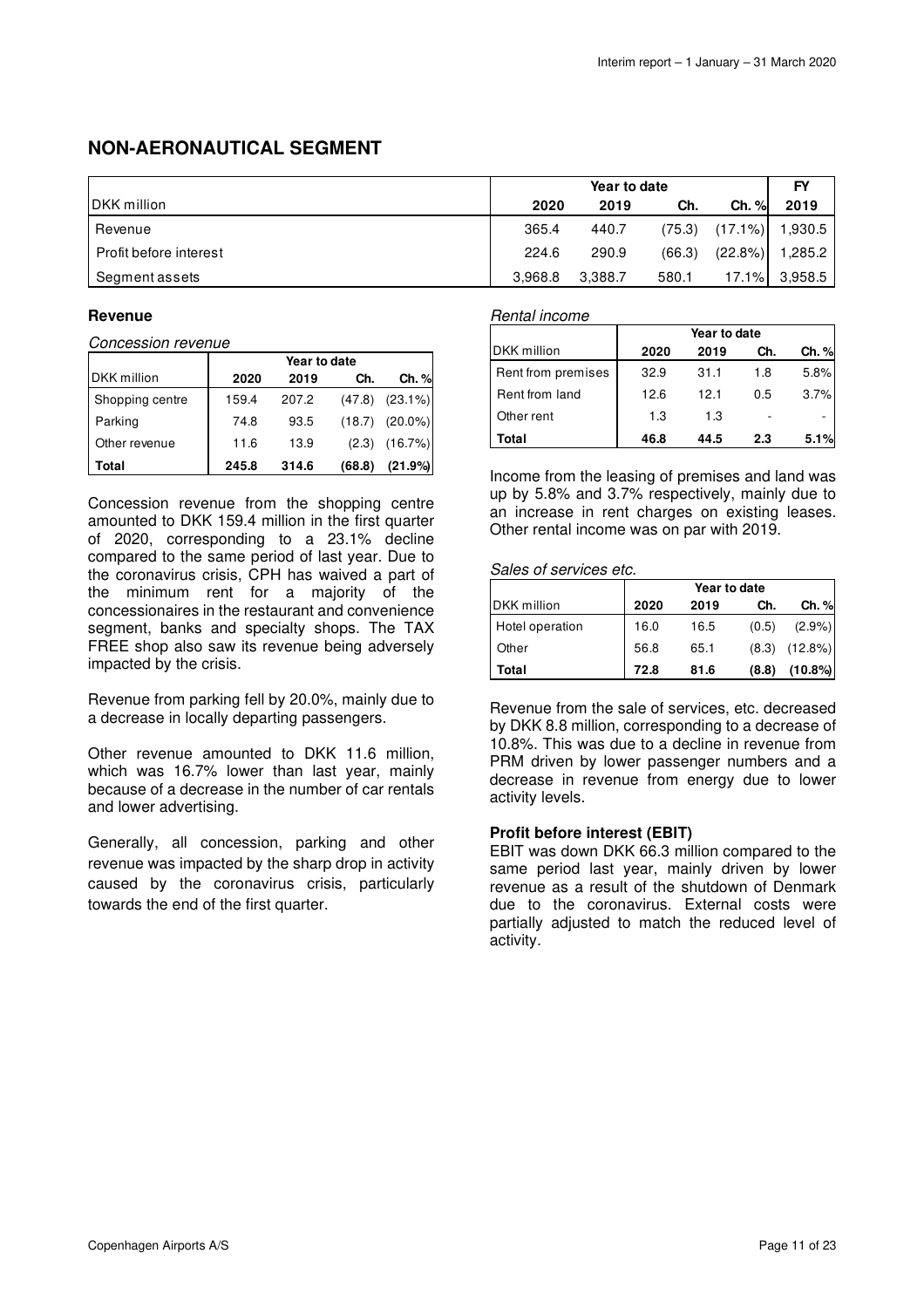### **RISKS AND UNCERTAINTIES**

Other than as stated in the other sections of this interim report, no material changes in the shortterm risks and uncertainties have occurred to which CPH is subject, compared to the information provided in the 2019 Annual Report.

#### **Forward-looking statements – risks and uncertainties**

This interim report contains forward-looking statements as described in the US Private Securities Litigation Act of 1995 and similar acts of other jurisdictions. In particular, this includes statements concerning future revenue, operating profit, business expansion and capital investments.

Such statements are subject to risks and uncertainties, as various factors, many of which are beyond CPH's control, may cause actual results and performance to differ materially from the forecasts provided elsewhere in this interim report.

Such factors include general economic and business conditions, changes in exchange rates, the demand for CPH's services, competitive factors within the aviation industry and operational problems in one or more of the Group's businesses. See Risk Management and Risks on pages 47-48 of the 2019 Annual Report.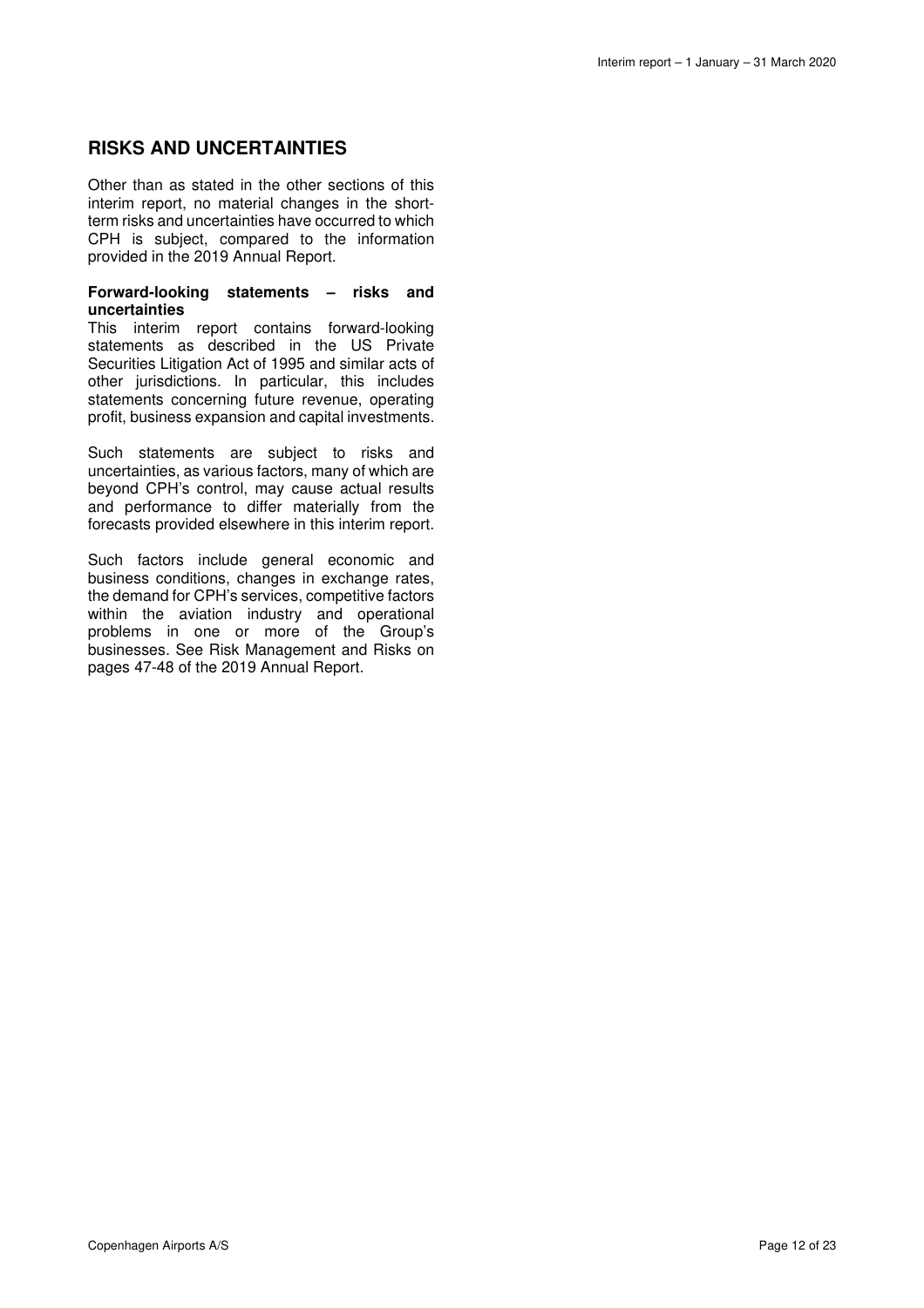# **CONSOLIDATED FINANCIAL STATEMENTS**

# **INCOME STATEMENT**

|                                                | Year to date |       |
|------------------------------------------------|--------------|-------|
| <b>DKK</b> million                             | 2020         | 2019  |
|                                                |              |       |
| Traffic revenue                                | 398.9        | 531.1 |
| Concession revenue                             | 245.8        | 314.6 |
| Rental income                                  | 46.8         | 44.5  |
| Sale of services, etc.                         | 72.8         | 81.6  |
|                                                |              |       |
| Revenue                                        | 764.3        | 971.8 |
|                                                |              |       |
| Other income                                   | 15.2         |       |
| <b>External costs</b>                          | 115.9        | 125.8 |
| Staff costs                                    | 350.6        | 339.2 |
| Amortisation and depreciation                  | 209.4        | 221.5 |
|                                                |              |       |
| <b>Operating profit</b>                        | 103.6        | 285.3 |
| Financial income                               | 1.7          | 1.3   |
| Financial expenses                             | 33.1         | 30.4  |
|                                                |              |       |
| Profit before tax                              | 72.2         | 256.2 |
| Tax on profit for the period                   | 15.9         | 58.9  |
|                                                |              |       |
| Net profit for the period                      | 56.3         | 197.3 |
|                                                |              |       |
| Earnings per DKK 100 share (basic and diluted) | 7.2          | 25.1  |
| EPS is stated in Danish kroner                 |              |       |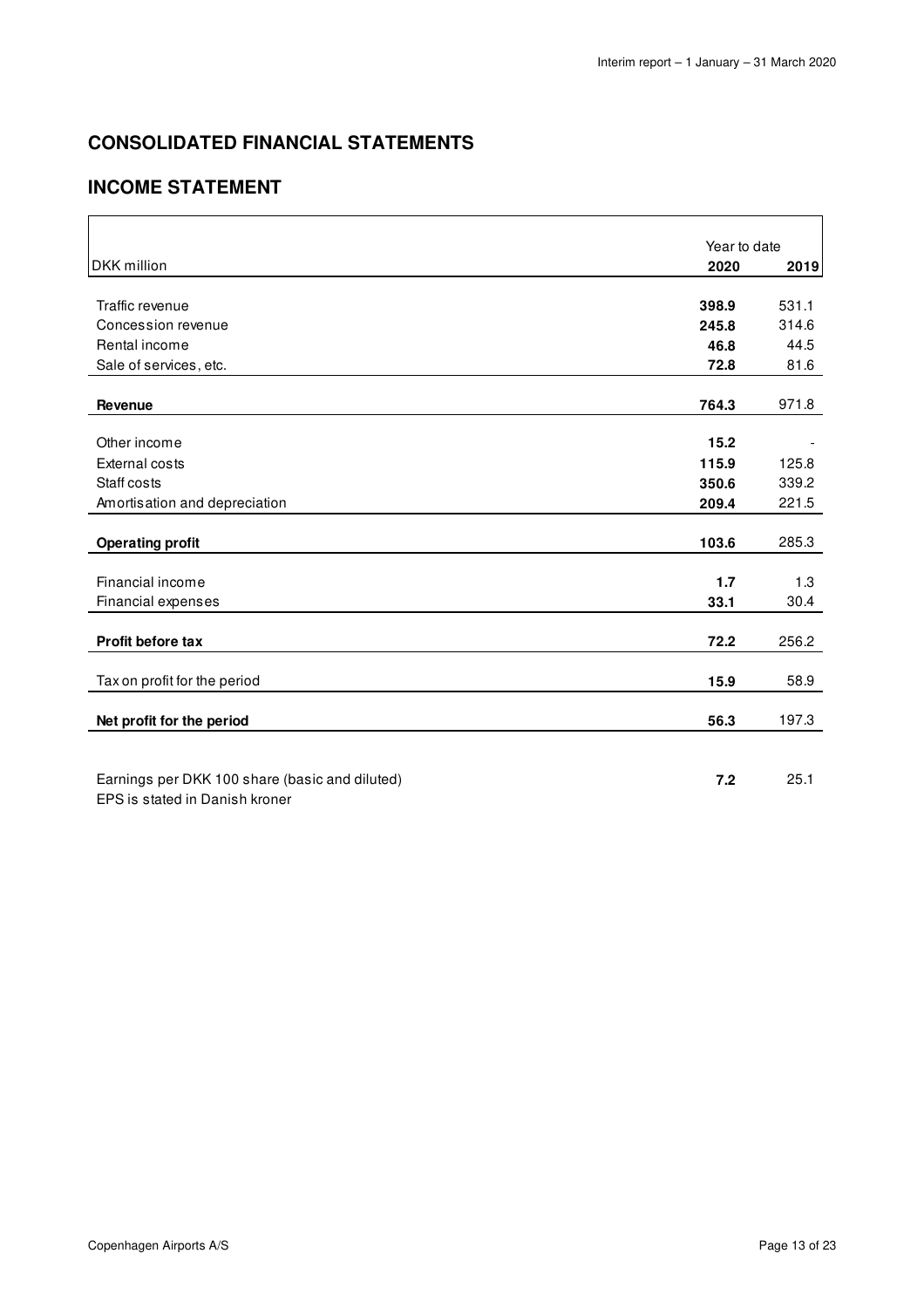# **STATEMENT OF COMPREHENSIVE INCOME**

|                                                         | Year to date |        |
|---------------------------------------------------------|--------------|--------|
| <b>IDKK</b> million                                     | 2020         | 2019   |
| Net profit for the period                               | 56.3         | 197.3  |
| Items that are reclassified to the income statement     |              |        |
| Currency translation of equity in foreign branch        | (0.7)        | (0.4)  |
| Value adjustments of hedging instruments                | 93.3         | 67.5   |
| Value adjustments of hedging instruments transferred to |              |        |
| financial income and expenses in the income statement   | (35.1)       | (48.2) |
| Tax on other comprehensive income                       | (12.7)       | (4.2)  |
| Other comprehensive income for the period               | 44.8         | 14.7   |
| Total comprehensive income for the period               | 101.1        | 212.0  |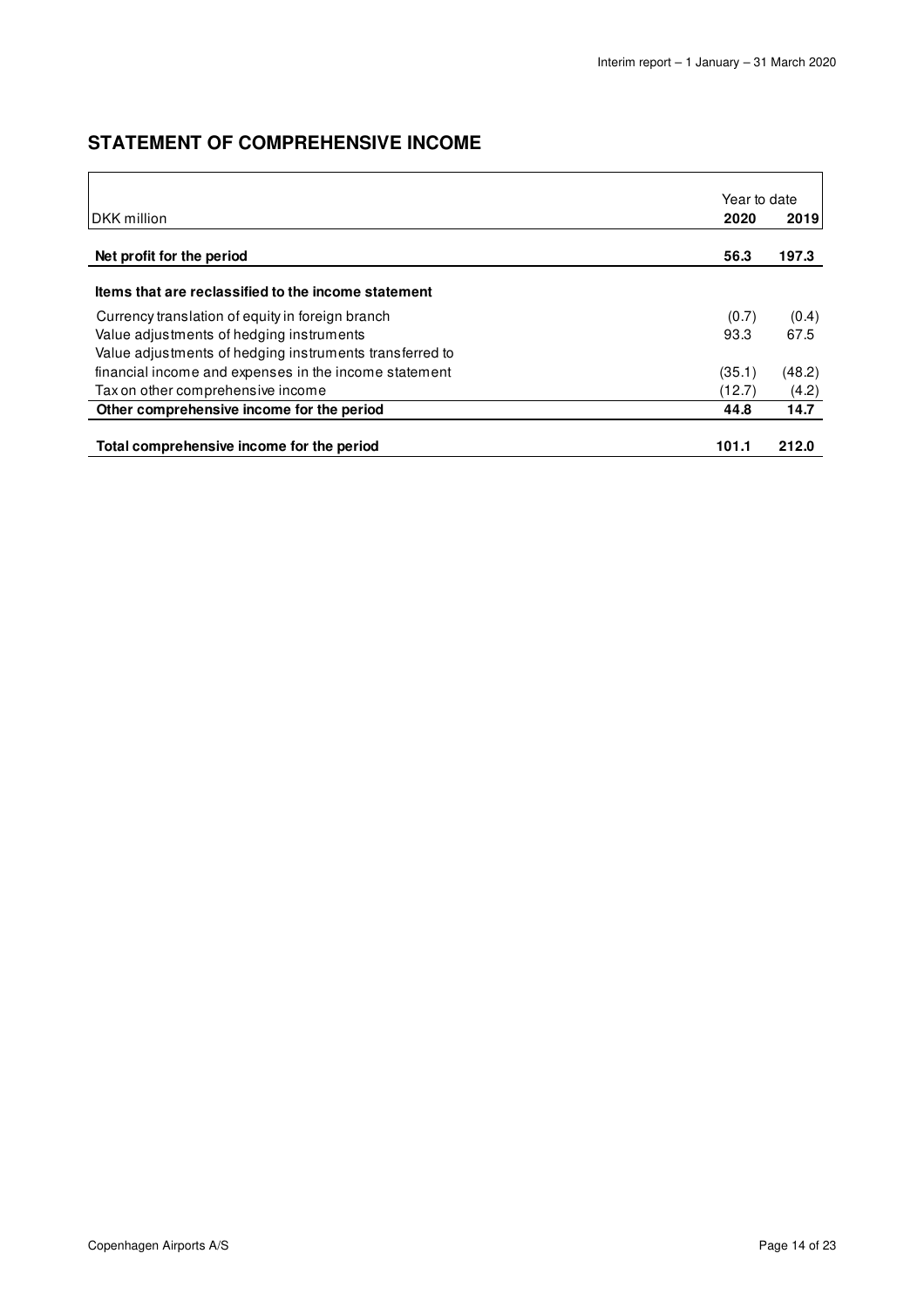### **BALANCE SHEET**

|      | <b>Assets</b>                                    |                  |                |                  |
|------|--------------------------------------------------|------------------|----------------|------------------|
| Note | DKK million                                      | 31 March<br>2020 | 31 Dec<br>2019 | 31 March<br>2019 |
|      |                                                  |                  |                |                  |
|      | <b>NON-CURRENT ASSETS</b>                        |                  |                |                  |
|      | <b>Total intangible assets</b>                   | 387.6            | 391.2          | 459.5            |
|      |                                                  |                  |                |                  |
|      | Property, plant and equipment                    |                  |                |                  |
|      | Land and buildings                               | 5,720.3          | 5,764.8        | 5,062.1          |
|      | Plant and machinery                              | 4,221.9          | 4,249.6        | 4,069.2          |
|      | Other fixtures and fittings, tools and equipment | 758.4            | 750.2          | 659.8            |
|      | 2 Property, plant and equipment in progress      | 2,577.6          | 2,230.2        | 2,259.0          |
|      | Total property, plant and equipment              | 13,278.2         | 12,994.8       | 12,050.1         |
|      |                                                  |                  |                |                  |
|      | <b>Financial investments</b>                     |                  |                |                  |
|      | Investments in associates                        | 0.4              | 0.4            | 0.4              |
|      | Other financial assets                           | 185.3            | 116.6          | 139.9            |
|      | <b>Total financial assets</b>                    | 185.7            | 117.0          | 140.3            |
|      |                                                  |                  | 13,503.0       |                  |
|      | <b>Total non-current assets</b>                  | 13,851.5         |                | 12,649.9         |
|      | <b>CURRENT ASSETS</b>                            |                  |                |                  |
|      | <b>Receivables</b>                               |                  |                |                  |
|      | Trade receivables                                | 211.5            | 427.7          | 436.9            |
|      | Other receivables                                | 190.1            | 129.5          | 30.5             |
|      | Income tax receivable                            |                  |                | 19.2             |
|      | Prepayments                                      | 75.4             | 67.4           | 49.6             |
|      | <b>Total receivables</b>                         | 477.0            | 624.6          | 536.2            |
|      |                                                  |                  |                | 20.8             |
|      | Cash                                             | 19.1             | 19.2           |                  |
|      | <b>Total current assets</b>                      | 496.1            | 643.8          | 557.0            |
|      | <b>Total assets</b>                              | 14,347.6         | 14,146.8       | 13,206.9         |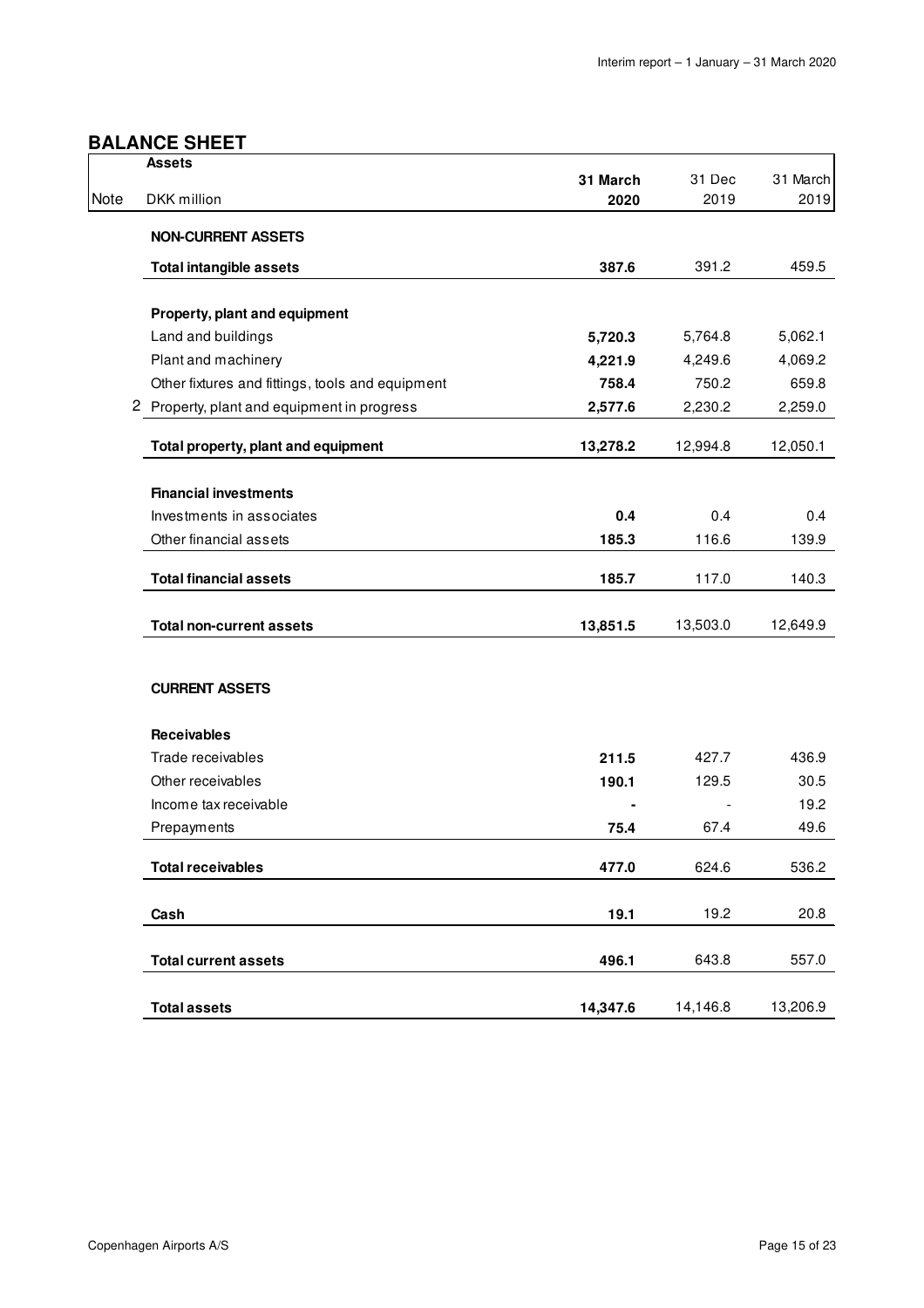|      | <b>Equity and liabilities</b>            |              |          |              |
|------|------------------------------------------|--------------|----------|--------------|
|      |                                          | 31 March     | 31 Dec   | 31 March     |
| Note | DKK million                              | 2020         | 2019     | 2019         |
|      | <b>EQUITY</b>                            |              |          |              |
|      | Share capital                            | 784.8        | 784.8    | 784.8        |
|      | Hedging reserve                          | 14.4         | (32.0)   | (82.0)       |
|      | Cost of hedge                            | (11.0)       | (10.1)   | (13.5)       |
|      | Retained earnings                        | 2,571.5      | 2,515.9  | 2,609.0      |
|      | <b>Total equity</b>                      | 3,359.7      | 3,258.6  | 3,298.3      |
|      |                                          |              |          |              |
|      | <b>NON-CURRENT LIABILITIES</b>           |              |          |              |
|      | Deferred tax                             | 1,048.0      | 1,035.2  | 1,019.5      |
| 3    | Financial institutions and other loans   | 6,496.1      | 6,139.6  | 7,189.7      |
|      | Other payables                           | 69.8         | 39.6     | 24.5         |
|      | <b>Total non-current liabilities</b>     | 7,613.9      | 7,214.4  | 8,233.7      |
|      |                                          |              |          |              |
|      | <b>CURRENT LIABILITIES</b>               |              |          |              |
|      | 3 Financial institutions and other loans | 2,213.5      | 2,248.7  | 226.6        |
|      | Prepayments from customers               | 289.6        | 305.2    | 353.3        |
|      | Trade payables                           | 525.1        | 640.5    | 746.8        |
|      | Income tax payable                       | 15.9         | 116.3    | 0.2          |
|      | 4 Other payables<br>Deferred income      | 324.8<br>5.1 | 357.3    | 340.6<br>7.4 |
|      |                                          |              | 5.8      |              |
|      | <b>Total current liabilities</b>         | 3,374.0      | 3,673.8  | 1,674.9      |
|      | <b>Total liabilities</b>                 | 10,987.9     | 10,888.2 | 9,908.6      |
|      | <b>Total equity and liabilities</b>      | 14,347.6     | 14,146.8 | 13,206.9     |
|      |                                          |              |          |              |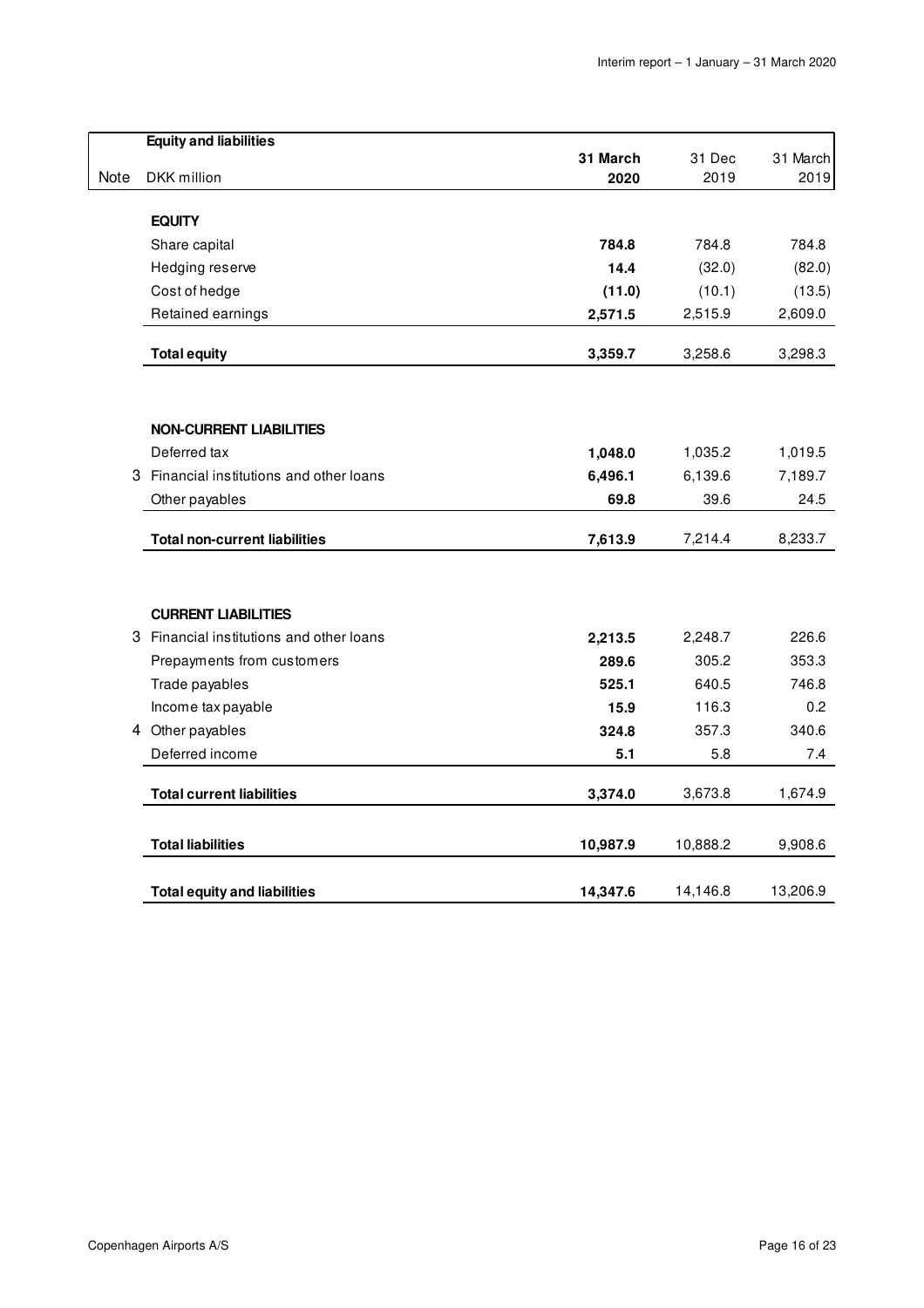# **CASH FLOW STATEMENT**

| DKK million                                                        | Year to date<br>2020 | 2019             |
|--------------------------------------------------------------------|----------------------|------------------|
|                                                                    |                      |                  |
| <b>CASH FLOW FROM OPERATING ACTIVITIES</b>                         |                      |                  |
| Received from customers                                            | 964.3                | 1,020.4          |
| Paid to staff, suppliers, etc.                                     | (608.4)              | (601.0)          |
| Cash flow from operating activities before financial items and tax | 355.9                | 419.4            |
| Interest received, etc.                                            | 0.5                  | 0.8              |
| Interest paid, etc.                                                | (44.7)               | (50.0)           |
| Cash flow from operating activities before tax                     | 311.7                | 370.2            |
| Income taxes paid                                                  | (116.3)              | (278.3)          |
| Cash flow from operating activities                                | 195.4                | 91.9             |
|                                                                    |                      |                  |
| <b>CASH FLOW FROM INVESTING ACTIVITIES</b>                         |                      |                  |
| Purchase of property, plant and equipment                          | (455.1)              | (379.5)          |
| Purchase of intangible assets                                      | (25.5)               | (33.8)           |
| Sale of property, plant and equipment                              | 0.2                  |                  |
| Cash flow from investing activities                                | (480.4)              | (413.3)          |
|                                                                    |                      |                  |
| <b>CASH FLOW FROM FINANCING ACTIVITIES</b>                         |                      |                  |
| Repayments of long-term loans                                      | (67.2)               | (9.1)            |
| Proceeds from long-term loans                                      | 400.0                | 700.0            |
| Repayments of short-term loans<br>Proceeds from short-term loans   | (241.8)<br>193.9     | (649.5)<br>141.7 |
|                                                                    |                      |                  |
| Cash flow from financing activities                                | 284.9                | 183.1            |
| Net cash flow for the period                                       | (0.1)                | (138.3)          |
| Cash at beginning of period                                        | 19.2                 | 159.1            |
| Cash at end of period                                              | 19.1                 | 20.8             |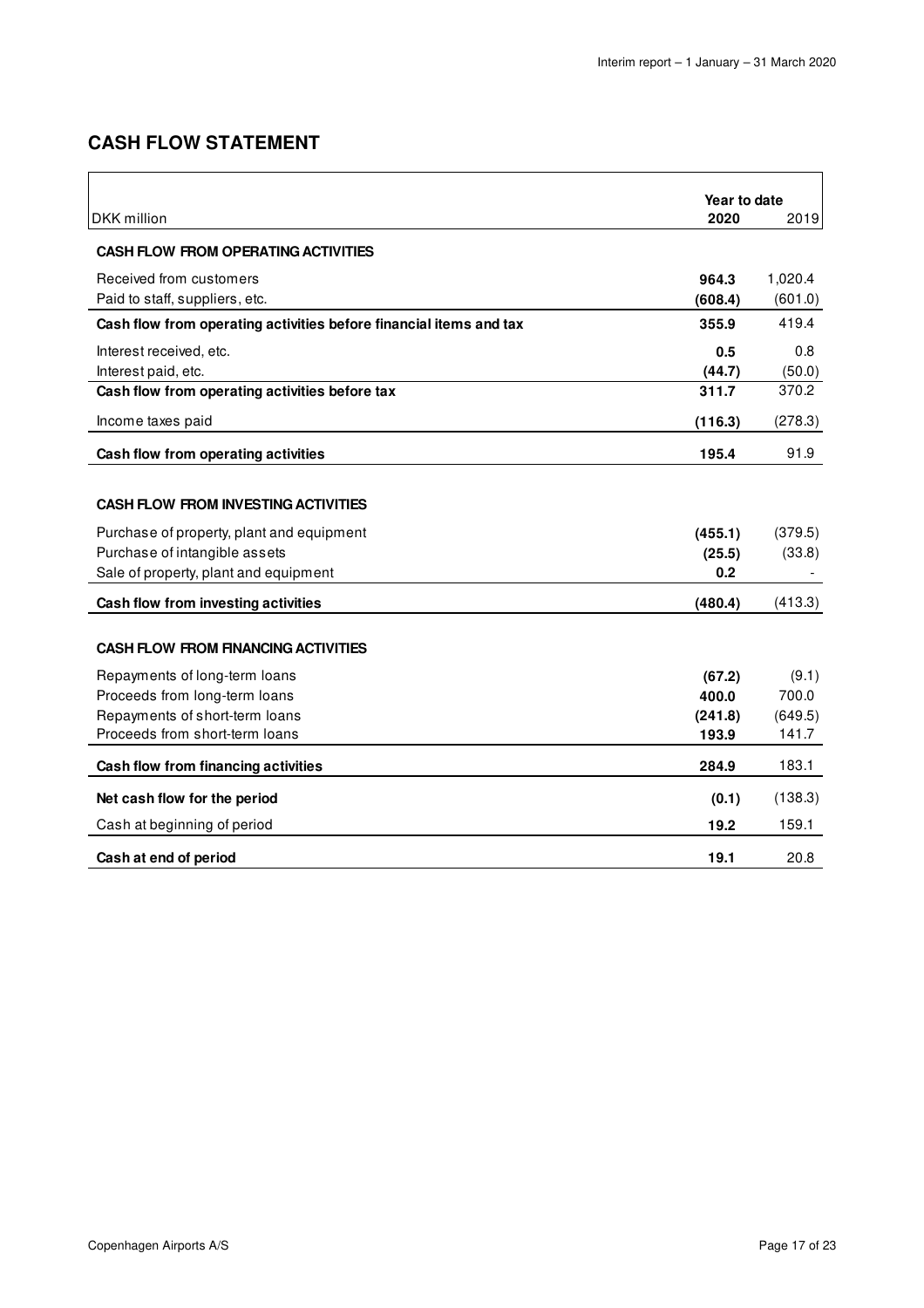### **STATEMENT OF CHANGES IN EQUITY**

### DKK million

| <b>DIAN IIIIIIII</b> UII                                                                                                                                               |                |         |         |          |               |
|------------------------------------------------------------------------------------------------------------------------------------------------------------------------|----------------|---------|---------|----------|---------------|
|                                                                                                                                                                        | Share          | Hedging | Cost of | Retained |               |
|                                                                                                                                                                        | capital        | reserve | hedge   | earnings | Total         |
| Equity at 1 January 2020                                                                                                                                               | 784.8          | (32.0)  | (10.1)  | 2,515.9  | 3,258.6       |
| Comprehensive income for the period<br>Net profit for the period                                                                                                       |                |         |         | 56.3     | 56.3          |
| Other comprehensive income<br>Currency translation of equity in foreign branch<br>Value adjustments of hedging instruments<br>Value adjustments of hedging instruments |                | 73.8    | (0.9)   | (0.7)    | (0.7)<br>72.9 |
| transferred to financial income and expenses<br>in the income statement                                                                                                |                | (27.4)  |         |          | (27.4)        |
| Total other comprehensive income                                                                                                                                       | $\blacksquare$ | 46.4    | (0.9)   | (0.7)    | 44.8          |
| Total comprehensive income for the period                                                                                                                              | $\blacksquare$ | 46.4    | (0.9)   | 55.6     | 101.1         |
|                                                                                                                                                                        |                |         |         |          |               |
| Equity at 31 March 2020                                                                                                                                                | 784.8          | 14.4    | (11.0)  | 2,571.5  | 3,359.7       |
| Equity at 1 January 2019                                                                                                                                               | 784.8          | (94.1)  | (16.5)  | 2,412.1  | 3,086.3       |
| Comprehensive income for the period<br>Net profit for the period                                                                                                       |                |         |         | 197.3    | 197.3         |
| Other comprehensive income<br>Currency translation of equity in foreign branch<br>Value adjustments of hedging instruments<br>Value adjustments of hedging instruments |                | 49.7    | 3.0     | (0.4)    | (0.4)<br>52.7 |
| transferred to financial income and expenses<br>in the income statement                                                                                                |                | (37.6)  |         |          | (37.6)        |
| Total other comprehensive income                                                                                                                                       |                | 12.1    | 3.0     | (0.4)    | 14.7          |
| Total comprehensive income for the period                                                                                                                              | $\blacksquare$ | 12.1    | 3.0     | 196.9    | 212.0         |

### **Dividend**

At the Annual General Meeting held on 2 April 2020, the shareholders approved the Board of Directors' proposal not to pay dividend in respect of the second half of 2019. Based on the interim profit for the six months ended 30 June 2019, an interim dividend of DKK 237.6 million, equivalent to DKK 30.28 per share, was distributed on 8 August 2019.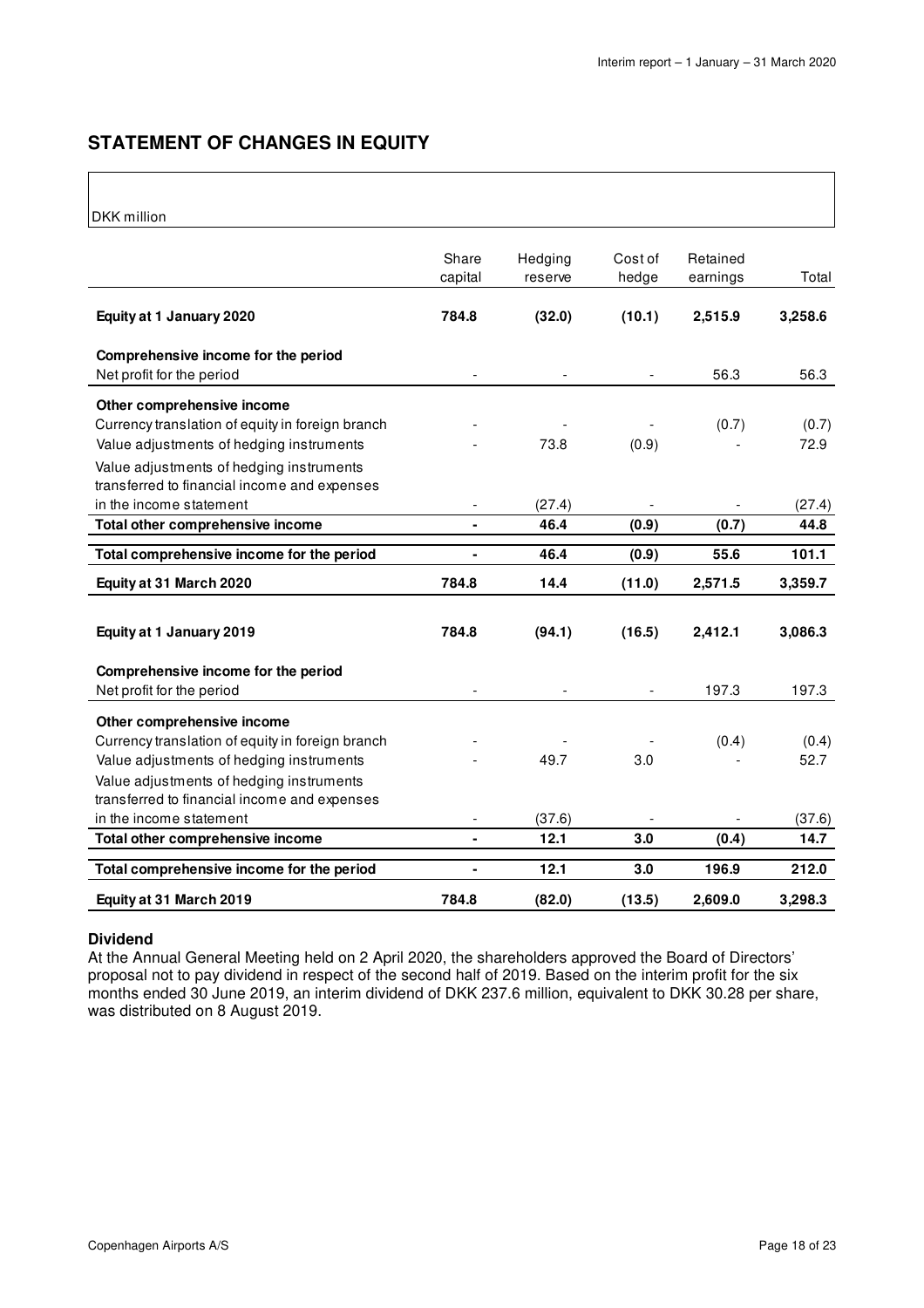### **NOTES TO THE FINANCIAL STATEMENTS**

### **NOTE 1: Basis of preparation**

CPH is a public limited company domiciled in Denmark and listed on Nasdaq Copenhagen.

The interim report comprises the condensed consolidated financial statements of Copenhagen Airports A/S.

The interim report is presented in accordance with international accounting standard IAS 34 for Interim Financial Reporting and additional Danish disclosure requirements for the interim reports of listed companies.

### **Significant accounting estimates**

The estimates made by CPH in determining the carrying amounts of assets and liabilities are based on assumptions that are subject to future events. These include estimates of the useful lives of non-current assets, their residual values, and assessments of the need for write-downs based on estimates of cash flows and discount factors. For a description of risks and accounting estimates, see pages 47-48 and page 64 of the 2019 Annual Report, which indicate the notes that contain significant estimates and judgments.

### **Accounting policies**

The accounting policies applied in the interim report are unchanged from those applied in the 2019 Annual Report except as set out below. The 2019 Annual Report was prepared in accordance with International Financial Reporting Standards (IFRS) as adopted by the EU. For further information, see page 64 of the 2019 Annual Report, which indicates which notes contain accounting policies, and the Summary of significant accounting policies on pages 65-66.

### **Change in accounting policies**

With effect from 1 January 2020, CPH has implemented the following new standards, which have been adopted by the EU:

- Conceptual Framework Amendments to References to the Conceptual Framework in IFRS Standards.
- IAS 1 Presentation of Financial Statements and IAS 8 Accounting Policies, Changes in Accounting Estimates and Errors — Amendments to IAS 1 and IAS 8: Definition of Materiality

CPH has established that the implementation of the above did not have a material impact on the consolidated financial statements.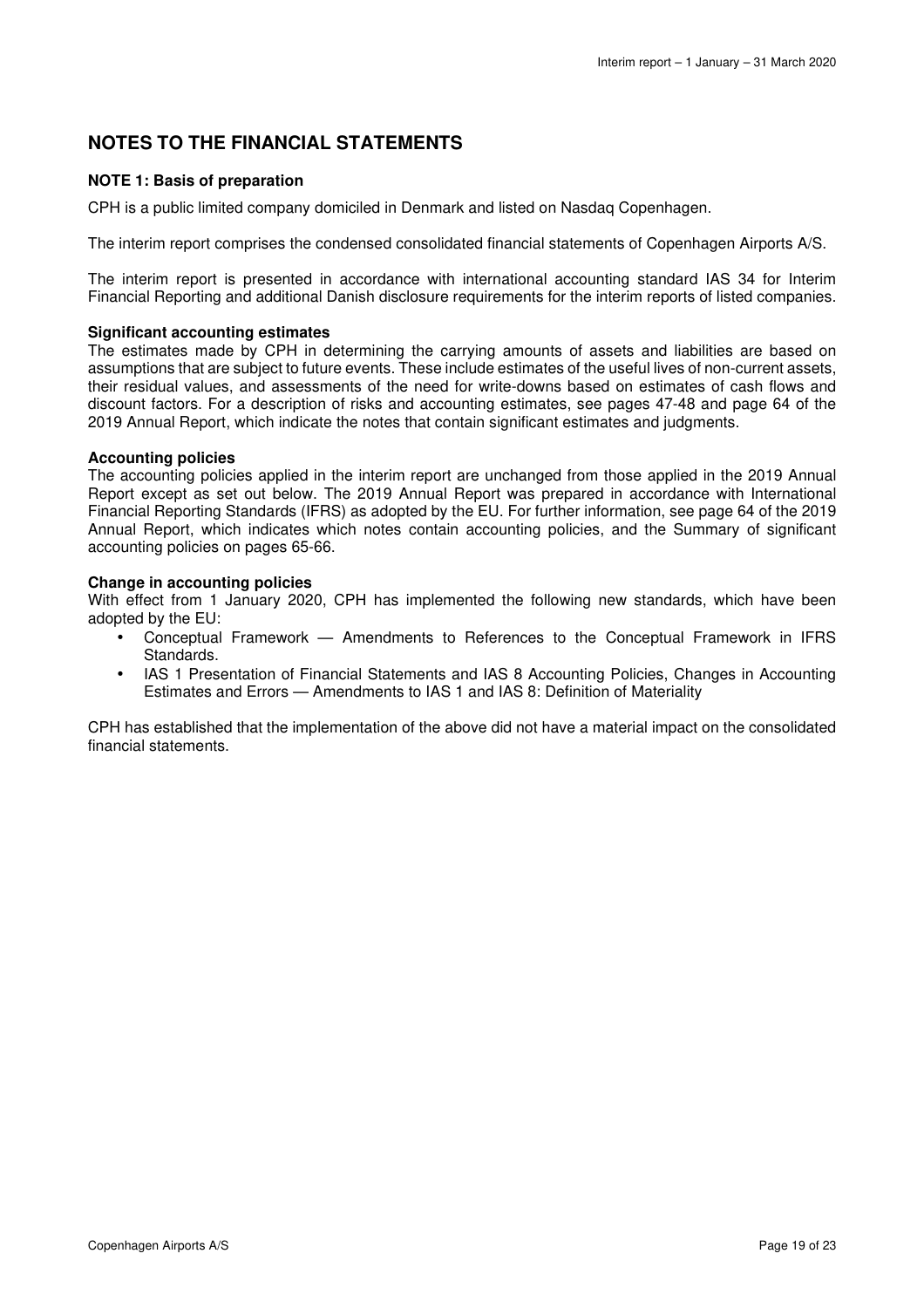### **NOTE 2: Property, plant and equipment**

### **Purchase and sale of property, plant and equipment**

In the first three months of 2020, CPH invested DKK 489.1 million in intangible assets and property, plant and equipment. Major investments made during the first three months of 2020 included the expansion of Terminal 3, the completion of Pier E, construction of a multi-storey carpark, new baggage facilities, IT systems as well as miscellaneous improvement and maintenance work.

#### **Contracts and other commitments**

As of 31 March 2020, CPH had entered into contracts to build and maintain facilities at a total value of DKK 463.2 million (31 December 2019: DKK 432.5 million) and other commitments amounting to DKK 33.7 million (31 December 2019: DKK 44.5 million). Major commitments include contracts for capacity expansion of the baggage-handling system, expansion of the parking facilities (multi-storey carpark), and improvement of widebody facilities.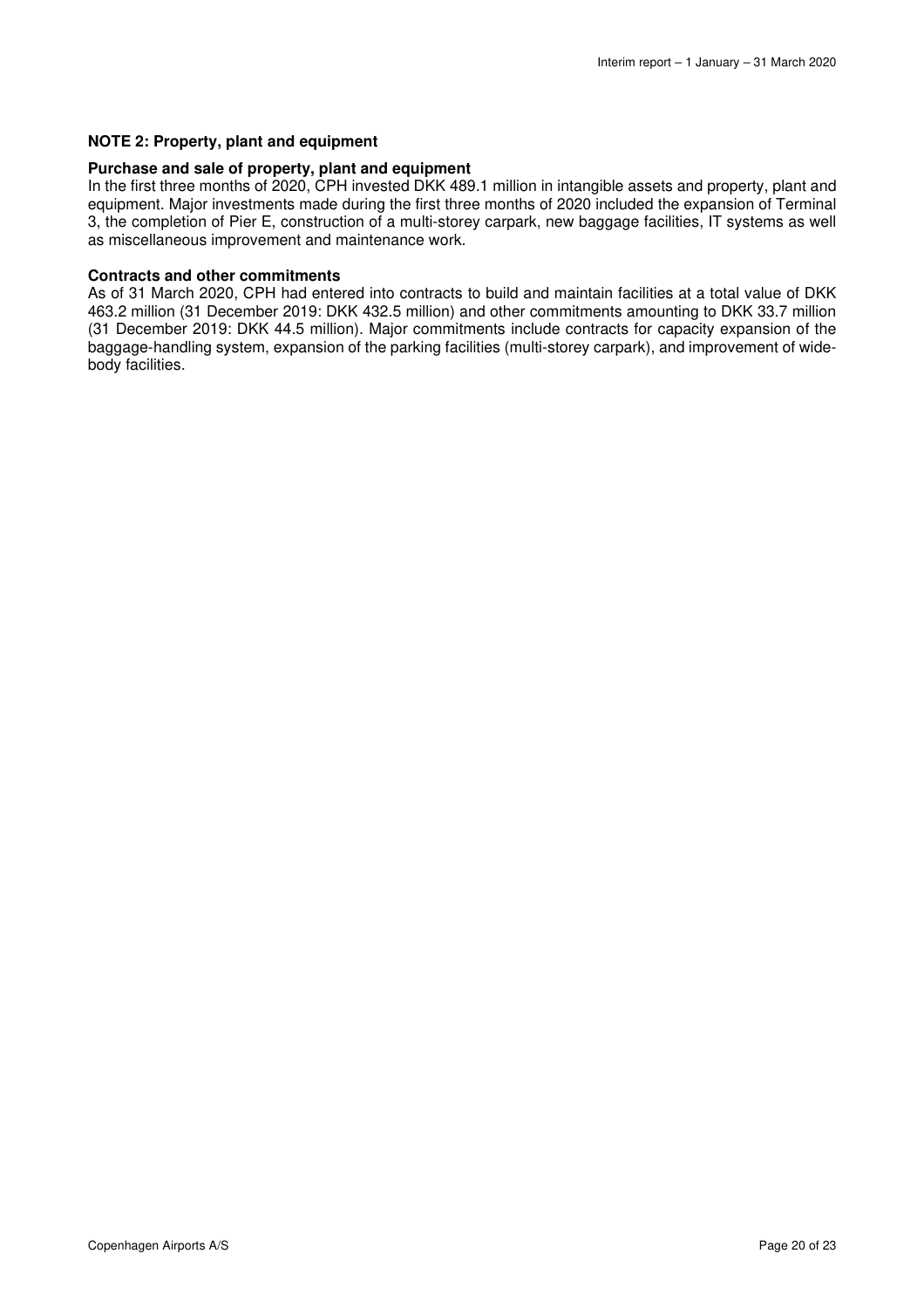**Carrying amount** Fair value\*

### **NOTE 3: Financial institutions**

| Financial institutions and other loans are recognised in the balance sheet<br>as follows | 31 March<br>2020 | 31 Dec<br>2019 |
|------------------------------------------------------------------------------------------|------------------|----------------|
| Non-current liabilities                                                                  | 6.496.1          | 6.139.6        |
| Current liabilities                                                                      | 2.213.5          | 2.248.7        |
| Total                                                                                    | 8.709.6          | 8.388.3        |

#### **CPH had the following loans and credit facilities as at 31 March:**

|                                    |            | Fixed/   |                      | 31 March | 31 Dec. | 31 March | 31 Dec. |
|------------------------------------|------------|----------|----------------------|----------|---------|----------|---------|
| Loan                               | Currency   | floating | <b>Maturity date</b> | 2020     | 2019    | 2020     | 2019    |
| Overdraft                          | <b>DKK</b> | Floating |                      | 70.3     | 118.2   | 70.3     | 118.2   |
| <b>Bank Club</b>                   | <b>DKK</b> | Floating | 21 Dec 2023          | 600.0    | 200.0   | 600.0    | 200.0   |
| Danske Bank                        | <b>DKK</b> | Fixed    | 30 Jun 2020          | 800.0    | 800.0   | 800.0    | 800.8   |
| RD (DKK 64 million)**              | <b>DKK</b> | Fixed    | 23 Dec 2032          | 43.9     | 44.6    | 45.7     | 48.7    |
| Nordea Kredit**                    | <b>DKK</b> | Floating | 30 Dec 2039          | 445.1    | 450.9   | 445.1    | 450.9   |
| $NIB***$                           | <b>DKK</b> | Fixed    | 12 Feb 2026          | 91.7     | 99.4    | 96.9     | 104.7   |
| $NIB***$                           | <b>DKK</b> | Fixed    | 19 Dec 2027          | 794.1    | 847.1   | 921.9    | 900.1   |
| $EIB***$                           | <b>DKK</b> | Fixed    | 15 Dec 2026          | 250.0    | 250.0   | 261.7    | 275.1   |
| $EIB***$                           | <b>DKK</b> | Fixed    | 7 Apr 2032           | 600.0    | 600.0   | 594.2    | 678.5   |
| $EIB***$                           | <b>DKK</b> | Fixed    | 26 Jan 2033          | 400.0    | 400.0   | 425.9    | 459.7   |
| $EIB***$                           | <b>DKK</b> | Fixed    | 14 Aug 2033          | 600.0    | 600.0   | 637.7    | 630.7   |
| $EIB***$                           | <b>DKK</b> | Fixed    | 12 Apr 2034          | 700.0    | 700.0   | 721.5    | 782.6   |
| USPP bond loan                     | <b>DKK</b> | Fixed    | 27 Aug 2025          | 1,055.0  | 1,055.0 | 1,211.6  | 1,203.7 |
| USPP bond loan                     | <b>USD</b> | Fixed    | 29 Jun 2020          | 1,001.9  | 981.4   | 1,024.0  | 1,028.5 |
| USPP bond loan                     | <b>USD</b> | Fixed    | 22 Aug 2023          | 1,090.5  | 1,068.2 | 1,228.1  | 1,194.2 |
| USPP bond loan                     | <b>GBP</b> | Fixed    | 29 Jun 2020          | 193.8    | 201.6   | 198.7    | 212.8   |
| <b>Total</b>                       |            |          |                      | 8,736.3  | 8,416.4 | 9,283.3  | 9,089.2 |
| Loan costs for future amortisation |            |          |                      | (26.7)   | (28.1)  | (26.7)   | (28.1)  |
| <b>Total</b>                       |            |          |                      | (26.7)   | (28.1)  | (26.7)   | (28.1)  |
|                                    |            |          |                      |          |         |          |         |

**Total 8,709.6** 8,388.3 **9,256.6** 9,061.1 The fair value of the financial liabilities is the present value of expected future instalments and interest payments. A zero coupon rate for similar maturities plus credit cost based upon the Company's present rating is used as the discount rate.

\*\* CPH's properties have been mortgaged for a total value of DKK 514.9 million (2019: DKK 514.9 million).

\*\*\* Nordic Investment Bank (NIB) - Funding for the expansion of Pier C.

\*\*\*\* European Investment Bank (EIB) and Nordic Investment Bank (NIB) - Funding for the expansion of Copenhagen Airport.

 The fixed-rate USPP bond loans of USD 307 million and GBP 23 million (2019: USD 307 million and GBP 23 million) were swapped to DKK on closing of contract, both in terms of principal and interest payments, by means of currency swaps.

As of year end, the Nordea Kredit loan is floating

 As of 31 March 2020, committed undrawn long-term credit facilities of DKK 1.4 billion (31 December 2019: DKK 1.8 billion).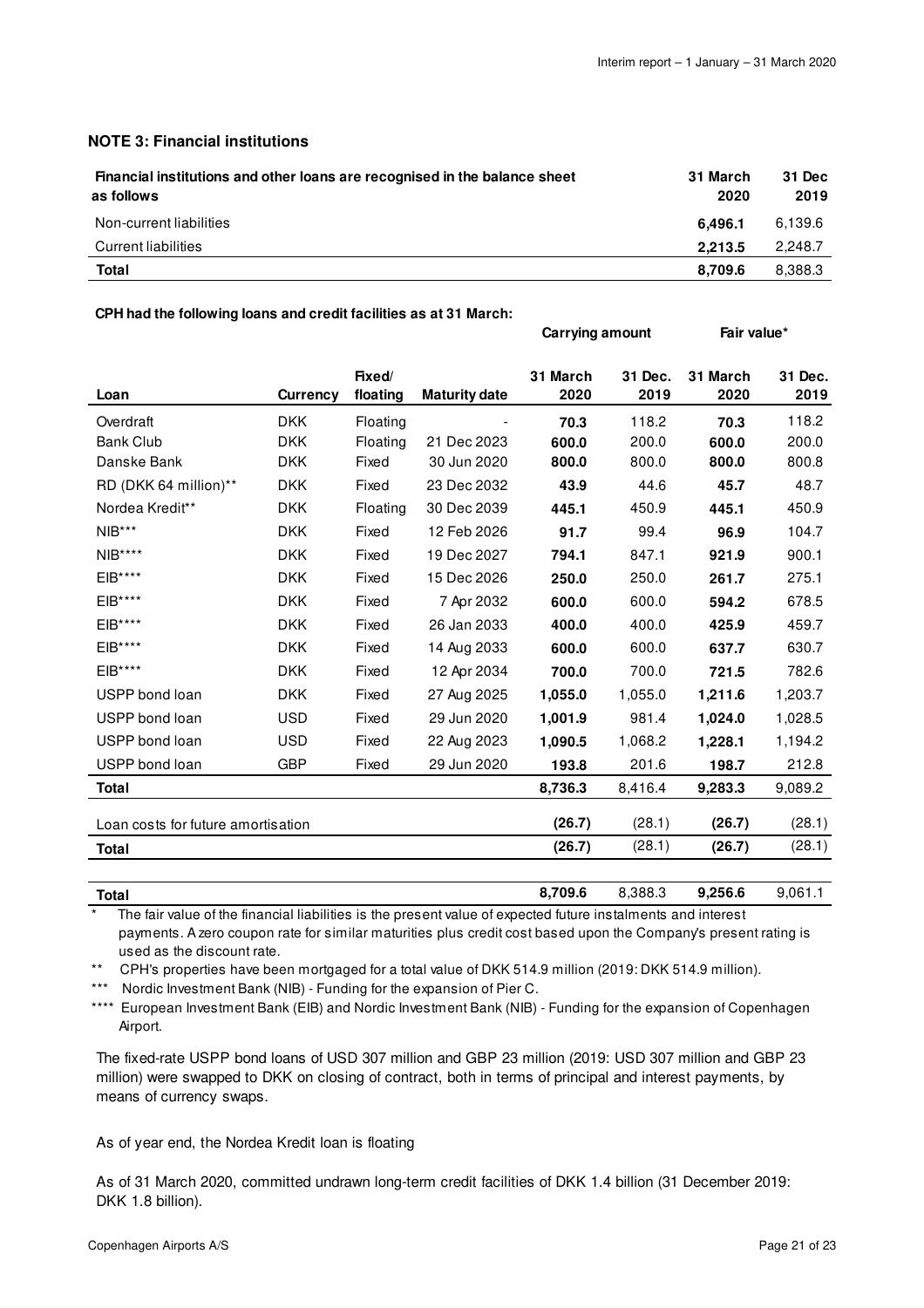### **NOTE 3: Financial institutions** (continued)

### **Values of the derivative financial instruments:**

|                                                  | Carrying amount  |                | Fair value*      |                |
|--------------------------------------------------|------------------|----------------|------------------|----------------|
| Derivative financial instruments                 | 31 March<br>2020 | 31 Dec<br>2019 | 31 March<br>2020 | 31 Dec<br>2019 |
| Recognised under other financial assets          | 185.2            | 116.5          | 185.2            | 116.5          |
| Recognised under other receivables, current part | 111.4            | 80.6           | 111.4            | 80.6           |
| Recognised under other payables, current part    | 8.1              | 2.0            | 8.1              | 2.0            |

\* The fair value of CPH's forward exchange contracts and other derivative financial instruments (interest rate and currency swaps) are considered a level 2 fair value measurement as the fair value is primarily determined directly based on the published exchange rates and quoted swap and forward rates on the balance sheet date.

### **NOTE 4: Other payables**

|                                            | 31 March | 31 Dec |
|--------------------------------------------|----------|--------|
| Other payables - non-current               | 2020     | 2019   |
| Holiday pay, frozen due to new holiday act | 69.8     | 39.6   |
| <b>Balance at 31 December</b>              | 69.8     | 39.6   |
|                                            |          |        |
|                                            |          |        |
| Other payables - current                   |          |        |
| Holiday pay and other payroll items        | 216.5    | 254.6  |
| Interest payable                           | 48.4     | 48.3   |
| Cash flow hedge (USPP bond)                | 8.1      | 2.0    |
| Other costs payable                        | 51.8     | 52.4   |

### **NOTE 5: Related parties**

CPH's related parties are the Danish Labour Market Supplementary Pension (ATP) and the Ontario Teachers' Pension Plan (OTPP), cf. their controlling ownership interests in CPH, and the Board of Directors and Executive Management. See also notes 2.4, 3.4 and 5.5 in the 2019 Annual Report.

**Total 324.8** 357.3

There are no outstanding balances with related parties.

### **NOTE 6: Subsequent events**

In May 2020, CPH entered a 2-year facilities agreement totalling DKK 6.0 billion with a club of banks. The new facility is a combination of a 2-year term loan of DKK 2.0 billion and a 2-year credit facility of DKK 4.0 billion. Simultaneously, CPH entered into waiver agreements with existing lenders, providing CPH relief form certain loan covenants until and including Q1 2021. The new facility and the waiver agreements ensures that CPH will continue to be able to meet its financial and investment commitments.

No other material events have occurred subsequent to the balance sheet date.